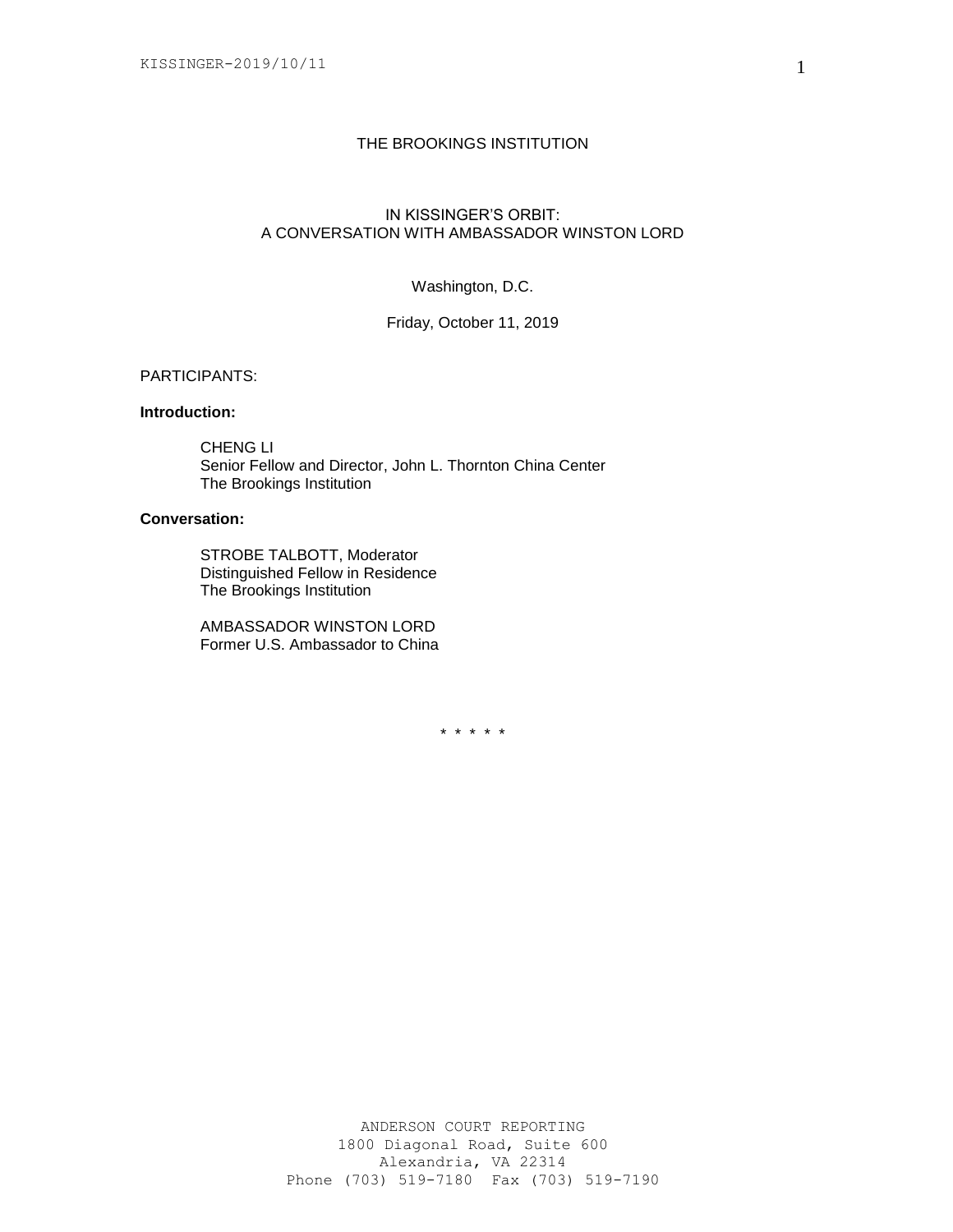### P R O C E E D I N G S

MR. LI: Good afternoon. I'm Cheng Li, director and the senior fellow of the John L. Thornton China Center here at the Brookings. It's my pleasure to welcome you to this very special event.

As I stand here introducing our two speakers, really two legendary figures in American diplomacy. In my mind, I'm far away and long ago. The place is Shanghai, my birth place, the date is February 21st, 1972. President Nixon and Ms. Nixon along with Dr. Kissinger at Winston Lord who had the meticulously prepared this historical visit arriving Shanghai that morning before heading to Beijing. That scene which was supported in Chinese media both symbolically and substantively ended two decades of a mutual animosity between China and the United States.

The result was a formation of strategic anti- Soviet alliance which contribute to enhancing the prospects for peace and the stability in the world and eventually led to the end of the Cold War. For me, a teenager then, and for many other Chinese who lived through the Cultural Revolution, the name of Harry Kissinger embodies wisdom, diplomacy, great stance of history, grand strategy and most importantly in the Chinese context, hope that the opening of China was not only a turning point in history, but also an event that profoundly changed our lives - lives of millions, millions of people.

Today, we are at another historical crossroads where the United States is facing formidable geopolitical and diplomatic challenges. But the most consequential being the U.S.- China bilateral relationship. It is an understatement to say that it was still in great need of wisdom, diplomacy, great sense of history and grand strategy. And in these trying times our words and actions should be driven by hope instead of fear.

We are fortunate to have with us today, two of America's most prominent diplomats, who not only witnessed many historical dramas but also are visionary strategic thinkers who can provide the necessary historical context or insights at this challenging time. They can guide us to look back into history and share their insights and experience of working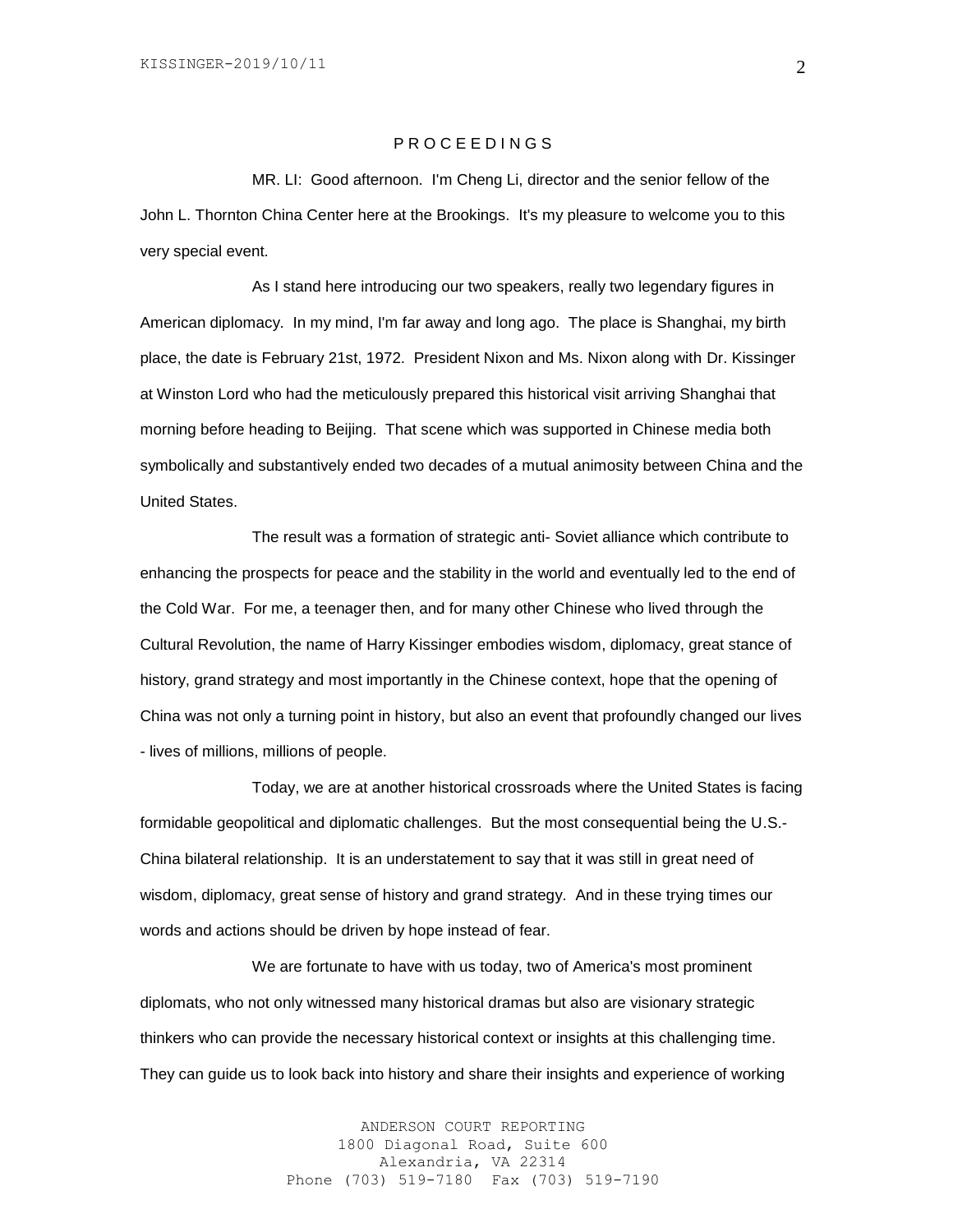alongside the towering giant of American diplomacy, Dr. Henry Kissinger.

Especially learning from Kissinger's approach to dealing with foreign leaders in an ever-changing world. The Ambassador Winston Lord's words, I quote: the art of leadership, negotiation and the making of foreign policy.

Our two speakers certainly do not need an introduction, yet I'd still like to say a few words about each of them very quickly. The author of the new book, "Kissinger on Kissinger," Ambassador Winston Lord was given the nickname "Kissinger's Kissinger" and during his time serving as Dr. Kissinger's special assistant in the Nixon administration. He has also served as a director of the State Department Policy Planning staff, president of the Council on Foreign Relations, ambassador to China and assistant secretary of state in the Clinton administration.

In addition to his renowned deep understanding and appreciation of Chinese culture, Ambassador Lord has a strong reputation for advocating for intellectual freedom, civil society and universal values. Ambassador Lord, we are so honored to have you with us this afternoon at Brookings with my good friend, colleague, and mentor Strobe Talbott will moderate today's discussion.

Talbott served as the president of the Brookings Institution for 15 years from 2002 to 2017 and he was the person who hired me at the Brookings, 14 years ago. A Rhodes scholar, a foreign correspondent for Time Magazine, a renowned expert on both India and Russia, a distinguished diplomat who served as deputy secretary of state and an instrumental leader of both Yale Center for the Study of Globalization and Brookings, Strobe surely has had a storied career. During the advance trip to Beijing by Dr. Kissinger and Ambassador Lord, Strobe was in the flying press corps covering them. We are honored to have Strobe to lead today's conversation. After their fireside chat, they will open to audience questions.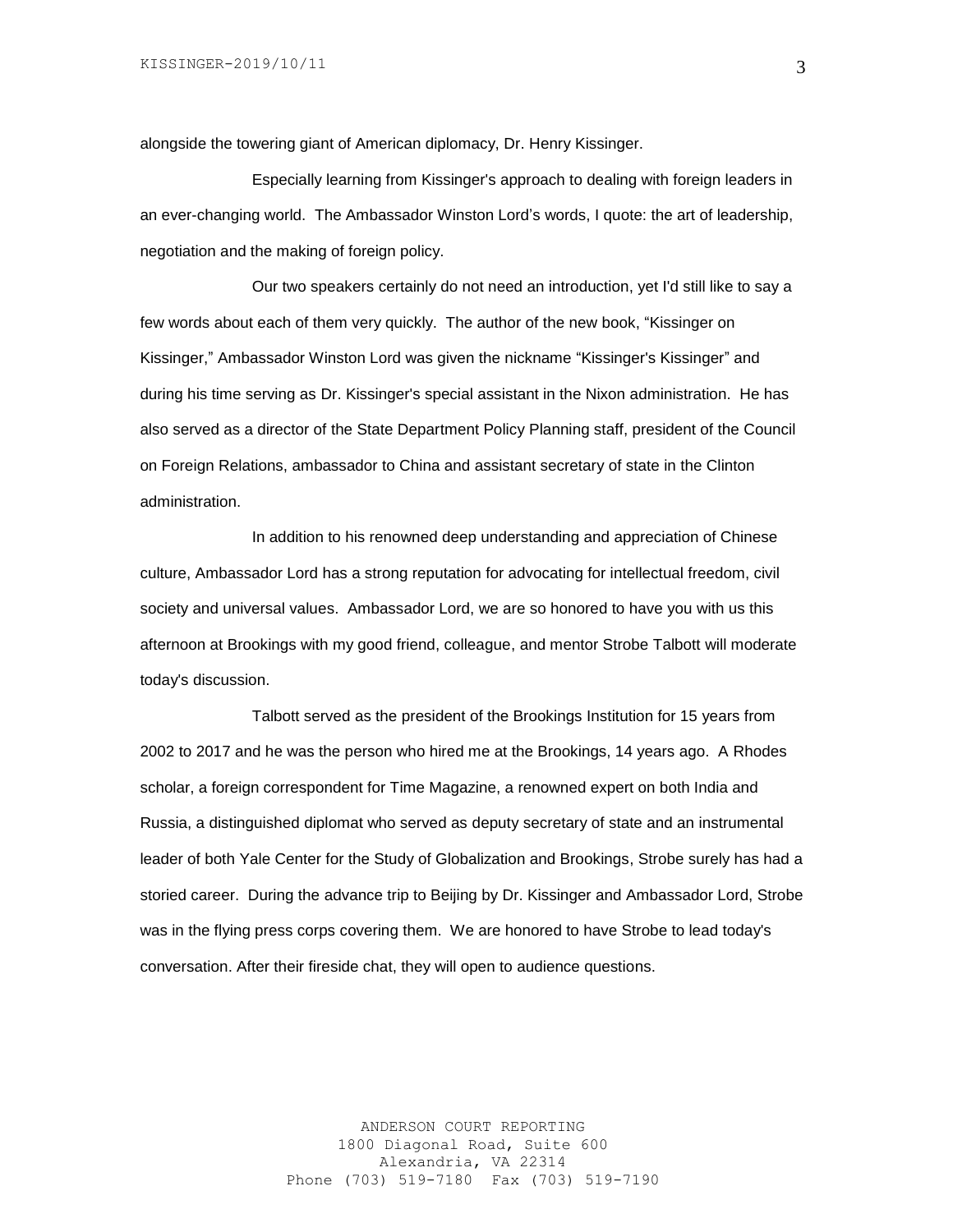Ambassador Lord has also kindly agreed to sign books following the event in our lobby. Ladies and gentlemen with my personal gratitude and admiration, I would like to ask you to join me in giving our two wonderful speakers a warm round of applause.

MR. TALBOTT: Thanks Cheng, when I can already see that this auditorium has a number of your friends and your colleagues and I am very, very proud to be in both of those categories. Let's start with the origin of this very, very small book that has grappled with very, very big issues and events and persons over to you.

AMBASSADOR LORD: Thank you Strobe and Cheng Li, first a few grace notes. There are many friends who have worked with me in all my stages of my career, so I'm pleased to have them here, they've all agreed to laugh at my jokes and ask some softball questions but surely, I'm very happy to see them here as well as family members.

If you detect a real friendship among the three of us here, it can be well documented. First, let me say my respect for Cheng Li, one of the top China watchers in the United States and don't take my word for it, he may not want me to say this but I know he meets regularly with a guy named Kissinger on China affairs. So, what higher accolade than that and in Strobe and I have intersected twice really in addition to our general friendship, one when he was covering Kissinger and Nixon and the other one, we were both in the State Department together. I want to make clear, I hold no grudge against you Strobe for beating me out as deputy secretary of state. It's true, Warren Christopher was down to two choices and he correctly chose Strobe over me but I've never really resented that. I want to make that clear.

Now, I'll get into the origins of the book but let me just say what a distinguished grade he's had in four fields, journalist, diplomat, think tank leader and author of books including a new one coming up next year.

On the book, first I want to say, we want to try to boost sales a little bit, so I've been talking to our publisher and we're thinking of changing the title. I got this idea from Tom Welcoe (ph), an old friend. We put out a press release a few months ago about the book coming out, he saw it on his very small iPhone. He saw the title of the book but unfortunately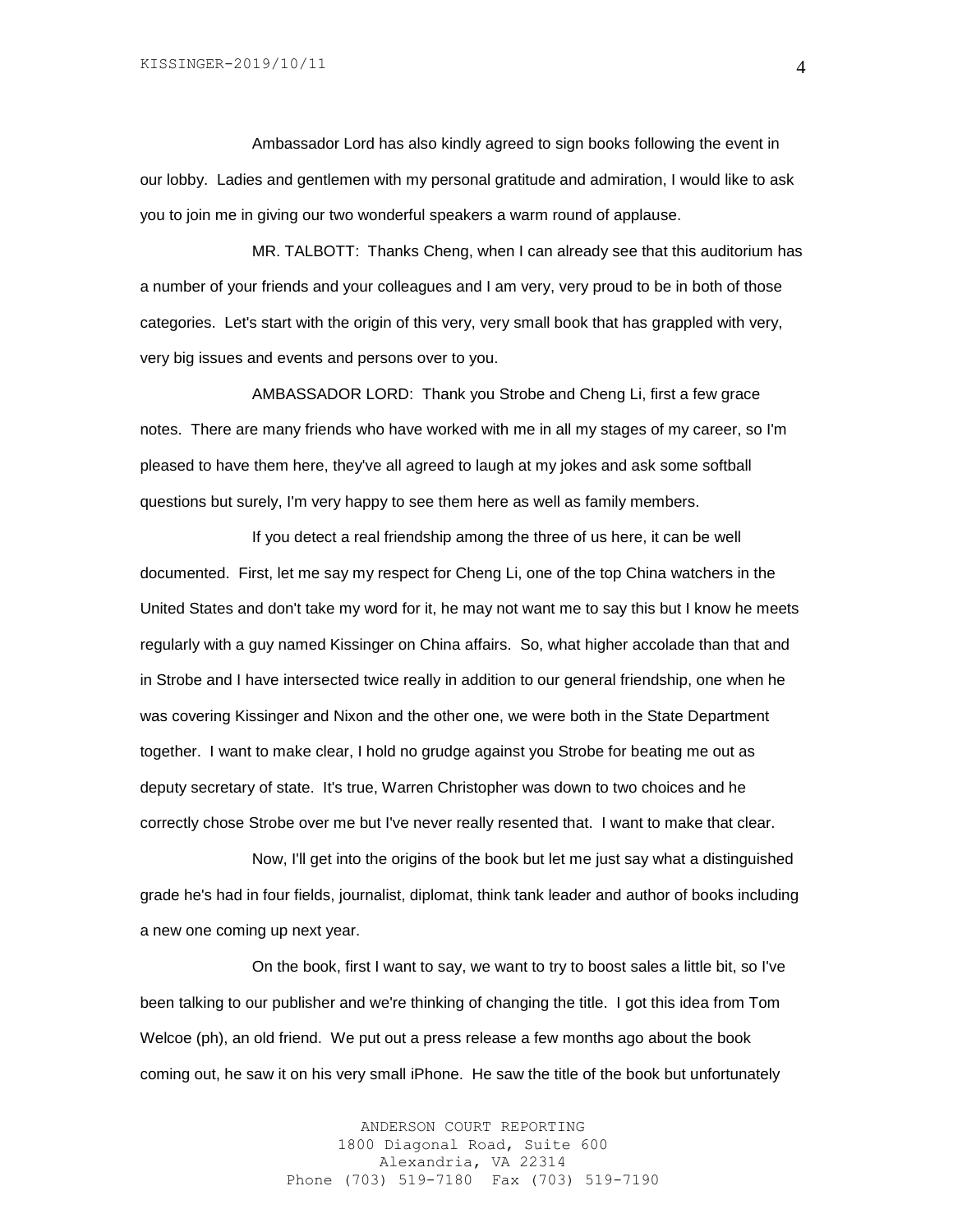the last two letters of the title got erased. He couldn't see it, so he went out and got a hundred copies, thought he was buying the book Kissinger on Kissing. So, we're thinking maybe of changing the title to boost -- to boost sales.

Now to get to the origins of the book, Henry had never done an all history, believe it or not, here he was in his early 90's. A few years ago, I and other colleague conducted a series of videotape panels on Nixon foreign policy initiatives, the four in his book, Vietnam, China, Russia and the Middle East and it was more like timeline with some of the key participants. At the end of it, I thought wouldn't it be good to get Henry to reflect almost a half century later on the strategic environment and what he was up to. He never done it so, I sort of had to talk him into it. The first one went so well, he agreed to keep going. To make a long story short, we took the six interviews over many hours turned them into a transcript which forms the essence of the book, not only on those four issues, when he remarkably in his early 90's, after 50 years remembers not only strategic directions but tactical milestones and anecdotes that were both revealing and amusing but we drew them out in other issues like leadership, strategy, negotiations, organization of foreign policy and so on. So, I think the book, in addition to being very manageable he said it's a little book.

In fact, I've always said to Henry he and (inaudible) have one thing in common, namely they have both produced little red books. So, we wanted to make sure it was a little white book and not a little red -- little red book. But I do think it's for many -- the younger generations these events are ancient history. For those of us more familiar, an older generations it's a nice way to get back into that era as well as the generic subjects I mention go beyond any decade and it's about more accessible than a 1000 page memoire but above all they could be used for not only future historians but I would argue future practitioners of foreign policy. So, that's the origin and the targets of the book.

MR. TALBOTT: Well, that's a good -- but for me to say to you that I've had a little bit of time with Henry, even in the press corps, we called him Henry and you have said, and I guess with Cheng that what we're talking about today is what it's like in the -- in the orbit of

> ANDERSON COURT REPORTING 1800 Diagonal Road, Suite 600 Alexandria, VA 22314 Phone (703) 519-7180 Fax (703) 519-7190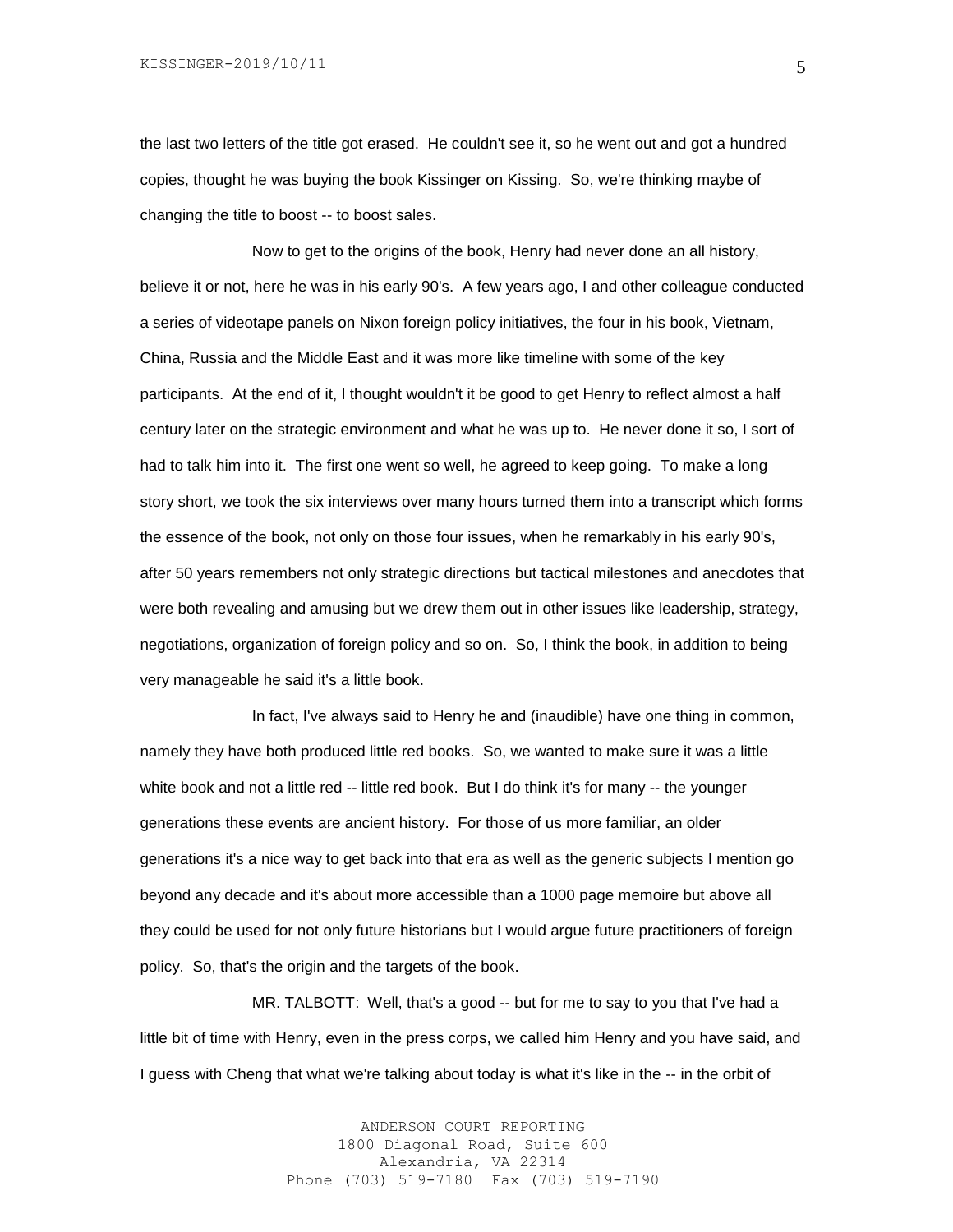Kissinger himself and I can just imagine that the gravity in that orbit would be pretty intense. What was it like to work with us men?

AMBASSADOR LORD: I do have in the introduction forward to the book a snapshot of Henry, a personal portrait which tries to capture some of his personality. I have to express that the outfit by upmost respect, affection and gratitude for having worked with him but he was also a pain in the neck. So, I label it the agony in the ecstasy and I'll illustrate in a serious way how it was like to work for him. The toughest thing to do for him was speech writing, among my other duties, I was fortunate to be involved in all the issues we've talked about. I was the one person on the staff that was paired with the experts and I was in there to help Henry with the global perspective of how it all fit together but I also had the unfortunate task of writing speeches for him. So, it would go somewhat like this, he would call me into an office, give me a topic, I'd do a first draft and give it to him and a couple of days later he'd call me into his office and say Winston is this the best you can do and I said, I thought so Henry, let me take another crack at it, I'd go back do a second draft, I go in, he says are you sure this is the best you can do and I said Henry, I thought so but I'll keep trying, anyway this goes on for about six drafts and I'm really getting quite annoyed.

So, I go in there on the sixth draft and, of course, he asked the same question. So, I said Henry, look, I've tweaked every paragraph, I've looked at every colon and semi-colon, I cannot improve this any further, this is the best I can do, so he turned to me and with a smile and said in that case now I'll read it.

Now, he was someone to drive you very hard, although he would select your strengths, he knew I could write pretty well, so he would push me on that. If someone else couldn't write but they were good on research and negotiations, he would push them on that. So, he stretched my patience, he stretched my nerves but he also stretched my capabilities and my horizons that I'll -- I'll always be grateful. It is no question that he would sometimes lose his temper and get mad and yell at his staff but the interesting thing was, it would be over small things, not big things. So, when the Yom Kippur war broke out in October '73 we were in his

> ANDERSON COURT REPORTING 1800 Diagonal Road, Suite 600 Alexandria, VA 22314 Phone (703) 519-7180 Fax (703) 519-7190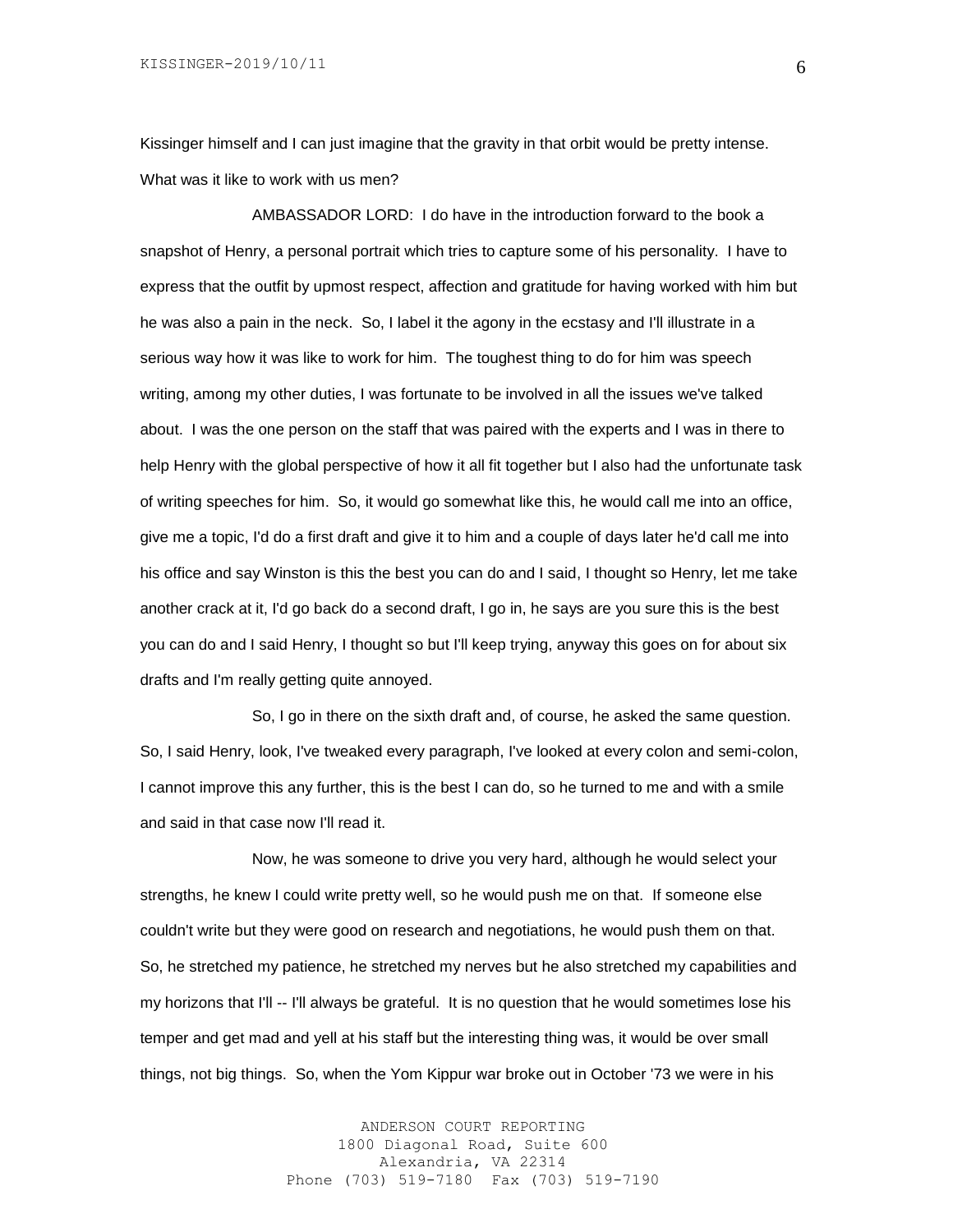suite at the Waldorf Historia for the UN general assembly and in the midst of calling the president, the foreign minister, the prime ministers of these countries and this chaos, here he was polishing a UN speech very coolly in the midst of the crises.

On the other hand if his assistant had too big a schedule for him he say -- he say, what am I a dentist, you know, and he'd get really upset and one other example of what you would think would be a small thing he got upset about, on a secret trip to China in July '71, which we went to see whether we could set up Nixon's trip the year later -- by the way at the Segway and most of you know, I was the first person in the China after 22 years, we cut off relations in 1949 and no American official had been there for 22 years. So, a lot of people think Kissinger was first but that's not true, we were on a Pakistani plane, a Pakistani's up front, we and the Chinese in the back, as we got close to the Chinese border, I went to the front of the plane, left Henry in the back and I got there first. He, of course, elbowed me and got off the plane first but he got upset because his staff assistant didn't pack any shirts and he was -- he wasn't worried about negotiating with Jo (inaudible) or the fact that K2 were out our window and we were on a James Bond mission, no, no, no, no, he had no shirts. I, of course, said to Henry, you haven't started negotiating with the Chinese yet, you've already lost your shirt. So, he bought one from his -- another assistant, a very important man and (inaudible) unfortunately, John Holdridge was about 6'3 and Henry went around looking like a penguin and the shirt had a label that said made in Taiwan, so.

So, my point is under crisis, he would keep you cool, he would be cool himself but he could get impatient and yes, he did beat up on the staff, he certainly demanded excellence but one thing I really admired about him, he detested yes men and yes women. The first year I was on the (inaudible) in '69, I was not in the west wing, I was sitting over in what's now called the Eisenhower Building helping the (inaudible) system but also sending him occasional memos and sort of a mini policy planning staff on issues coming up or what we ought to be doing differently and several of them were critical.

Henry hired me in February 70, not despite those memos but because of them.

ANDERSON COURT REPORTING 1800 Diagonal Road, Suite 600 Alexandria, VA 22314 Phone (703) 519-7180 Fax (703) 519-7190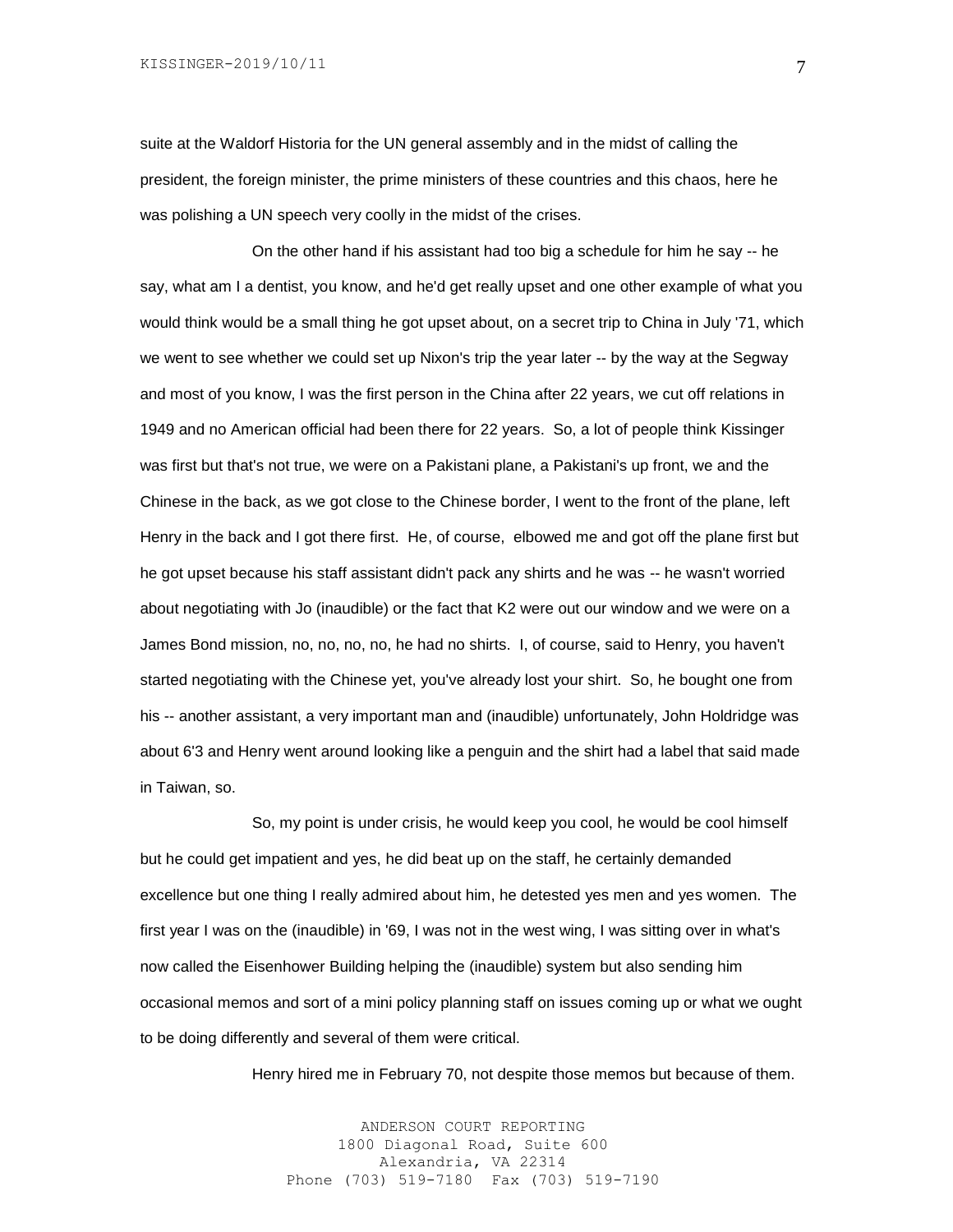He wanted to meet people to argue with him, as long as it was not much, he sent a mentality and it was well and logically presented. So, I'll always be grateful. We shared some tremendous emotional moments. He himself had said that just about the most highest emotional moment of his career in his life was when we made a break-through in October 72 in the Vietnam negotiations after three or four years and after I'd almost quit two years later, he said what do you want to do, try to make peace or go on waving a placard. So, when that breakthrough came, we were in the garden and we shook hands and we said we did it and for Henry, that's always been -- and for me as well, one of the emotional eyelets. So, look, nobody's perfect, he has his flaws but this is a remarkable person, not only what he did while he was in office but the fact, he's still having such a major impact in his mid-90's fifty years later.

MR. TALBOTT: Let's take another couple of extraordinary figures. Nixon, and also Ford and (inaudible) and Joe and Dun Chow Thing, could you just put a kind of a thumbnail sketch on each of those.

AMBASSADOR LORD: How many hours we got, I mean -- it really is going to be tough to condense but yeah, the answer's yes. First Nixon, I've worked for seven Presidents of both parties, I'm a flaming Centrist bi-partisan, I'd say with total objectivity was by far the most brilliant on foreign policy, credibly well-versed and credibly strategic and is thinking that's what linked him with Kissinger whom he had never met before I hired him. And after all Nixon, we all know the dark side, so I'm not going to deny that or excuse it but here he was a conservative anti-communist from California, slightly anti-semantic, distrustful of the East Coast and Ivy League Colleges, who does he hire as his natural security advisor, we never met, a Jewish immigrant who worked for Nelson Rockefeller for several years. So, from Harvard, so, who did he pick on the domestic side Patrick Moynihan. His record on domestic policy by the way holds up not only well by itself but compared to other presidents we could name. So, it was a real tragedy that he was removed from office. I think he deserved to be removed from office. I think it's trivial compared to what we're seeing today but that's another issue but it's -- the shame is that he was poised for a tremendous second term, not only he is (inaudible) election but after

> ANDERSON COURT REPORTING 1800 Diagonal Road, Suite 600 Alexandria, VA 22314 Phone (703) 519-7180 Fax (703) 519-7190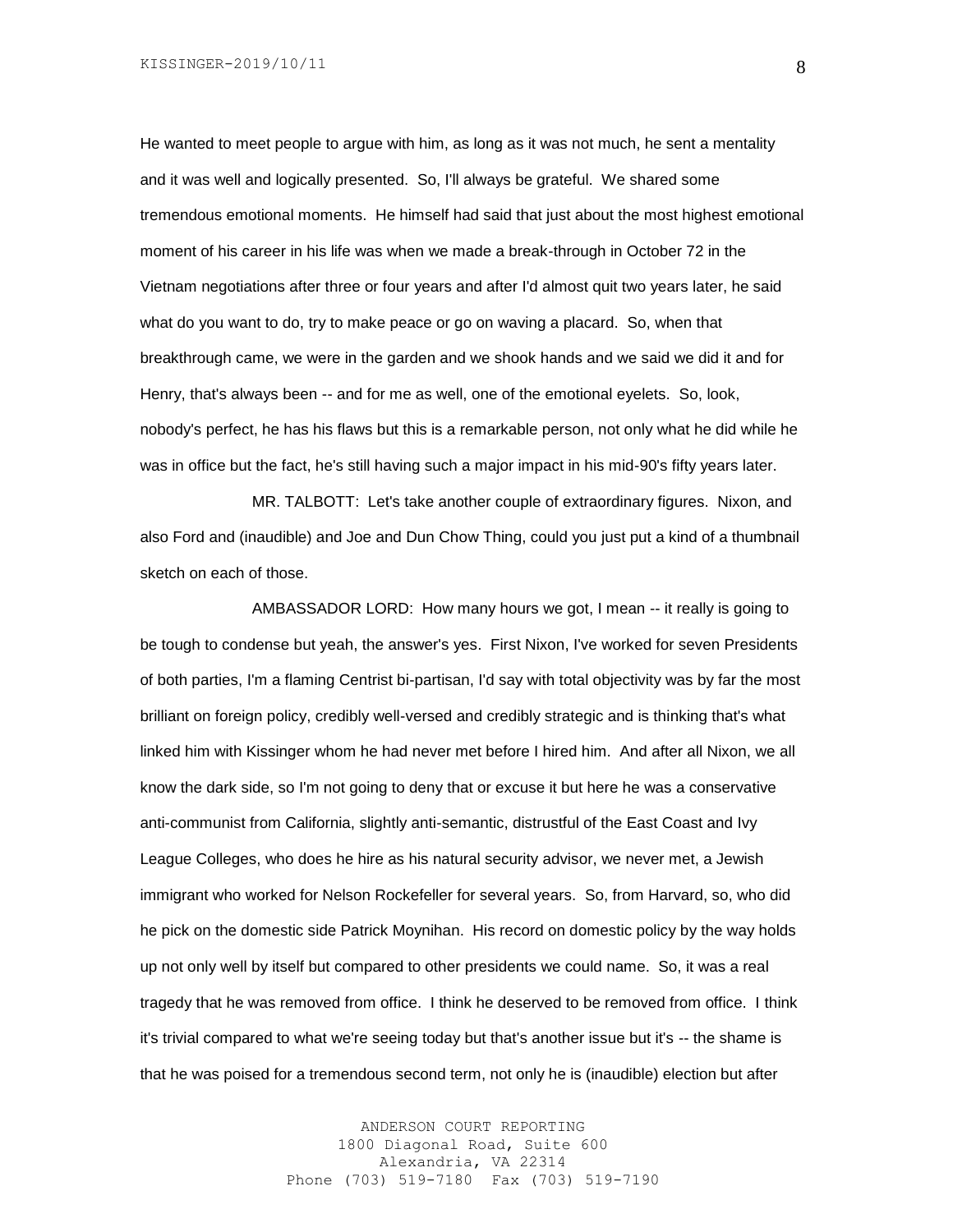inheriting an incredible landscape which we can discuss about in '69, we open up with one fifth of the world's people, they talked with the Soviets, ended the Vietnam War, we thought on a credible basis, began process of peace in the Middle East, his domestic achievements and then it was all down the drain.

So, it's a real tragedy but I really will always admire his strategic approach and whatever his demons and he had demons and paranoia, he always put the natural interest first. So, when we were moving toward an agreement, he kept cautioning Kissinger not to make a deal that really wasn't solid. He would not make a deal to help himself get re-elected. He wanted to do the national interest and I think he was sincere on that.

But Ford was obviously different, he didn't pretend to have the strategic approach or the grasp for foreign policy of Nixon and therefore he delegated this essentially to Henry and backed him up beautifully and had a good deal of courage. When he was being challenged by Reagan in the '76 primaries, he encouraged and backed Henry, when Henry undertook one of his most remarkable achievements that people forget about, Southern African diplomacy is not in the book because it was in the Ford administration in which we brought the principle of majority ruins Southern Africa to the fore of American diplomacy (inaudible) on our policy and promoted the independence of Rhodesia and Libya with a remarkable achievement but it cost Ford in the primaries and conservative states like Texas because they didn't like the fact we were doing this in light and majority rule in Southern Africa approach. In fact, we got off the plane in West Africa in the middle of this and the Texas primary had just gone to Reagan over Ford and probably over this issue, it was that close. So, the press called, I don't think including you, serenaded it as we got off the plane and Airforce One, the eyes of Texas are upon you and so on. So, he was a courageous man, of course, he killed his career by pardoning Nixon which I think it was the right thing to do but he knew that would defeat him.

I do fault him for dropping Nelson Rockefeller under right-wing pressure and essentially keeping Kissinger away from his convention. So, the man had flaws and one other incident to demonstrate that he was a very decent man and I think he did a great service to the

> ANDERSON COURT REPORTING 1800 Diagonal Road, Suite 600 Alexandria, VA 22314 Phone (703) 519-7180 Fax (703) 519-7190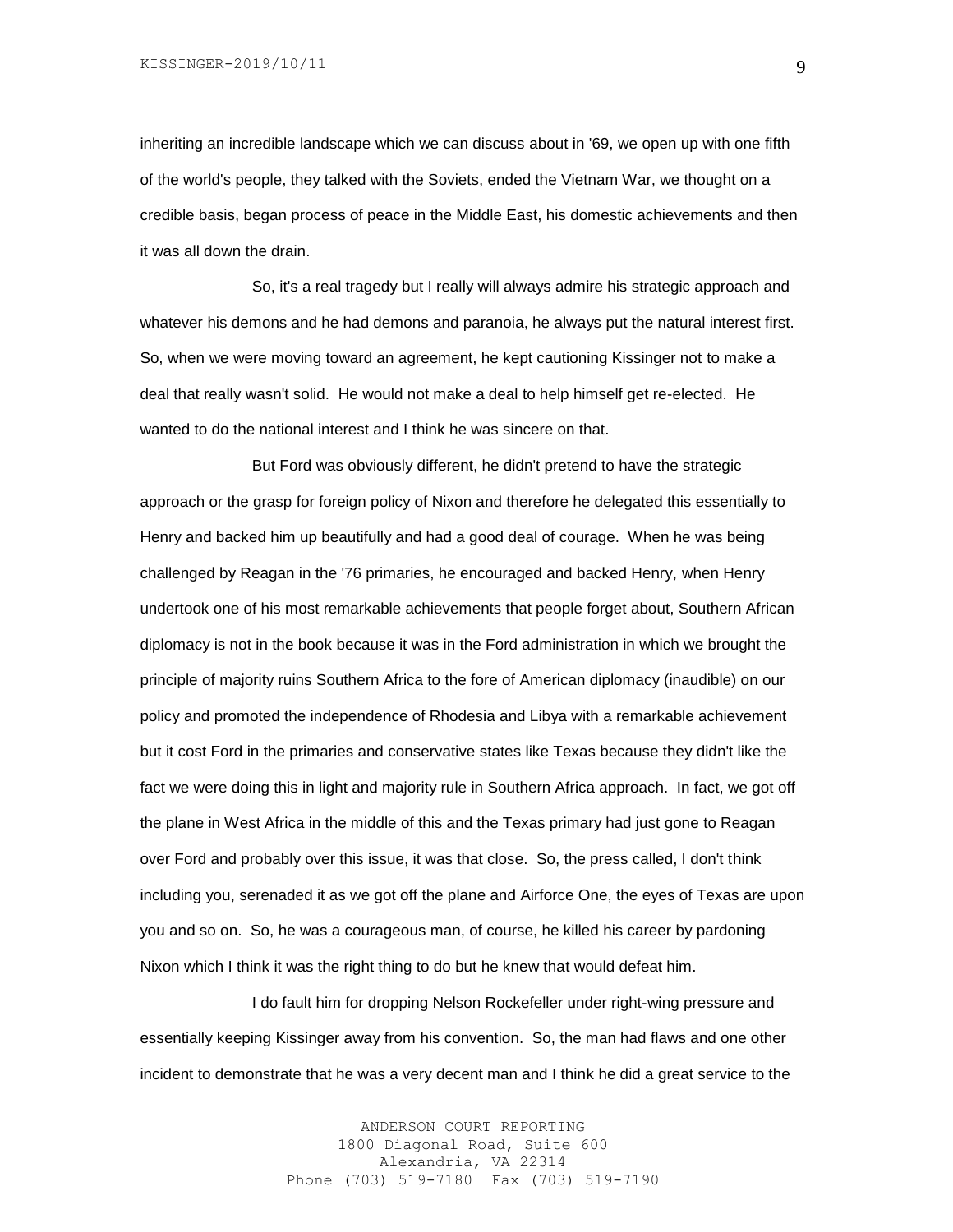country by healing it but I wouldn't say he was the quickest on his feet. I'll give you an example, we were with Chairman Mao, I hate to drop meetings but this is the fifth meeting with Mao, and he was really sick at this point and this was in 1975.

So, as Ford comes in Chairman Mao says, I will soon receive an invitation from God. Ford looks a little puzzled about that. At the end of the meeting he's going out, shakes the chairman's hand, said thank you Mr. Chairman, it was a great meeting and I want you to know that I really hope you get that invitation from God very soon. I think the translator said the President wishes you 10,000 years or something, he was a good translator.

Anyway, a good man but obviously totally different and it was really Kissinger's foreign policy and I think Kissinger's greatest single achievement is nothing in his book but the fact that after Watergate with the erosion of executive authority and American credibility with the resurgence of Congressional tactical oversight and the loss of American prestige around the world that he kept the China and Soviet initiatives alive. We couldn't really advance them greatly but they didn't collapse, went further in the Middle East with two more shuttles and did the southern African strategy and laid out the agenda on issues like energy, (inaudible) to see north, south relations. So, to hold the country together is the one America that was highly respected around the world, and at home is really quite an achievement. It's forgotten today but he's very controversial, Henry is, there is no question about it and he has his flaws, as I said but I would always remember that contribution. Now, I hate to give such a long answer. I got to keep going here right.

MR. TALBOTT: Oh, by the way, you -- we're going open up the conversation after this.

AMBASSADOR LORD: Okay. And we can discuss any issues, it doesn't have to be China, it could be any -- and it could be current issues or past issues. So, I got to do the other three. Okay.

Mao, let's remember now, Mao (inaudible) with Hitler and Stalin for the gold medal of horrible dictators in the 20<sup>th</sup> century. So, that's a background of all of this what we felt

> ANDERSON COURT REPORTING 1800 Diagonal Road, Suite 600 Alexandria, VA 22314 Phone (703) 519-7180 Fax (703) 519-7190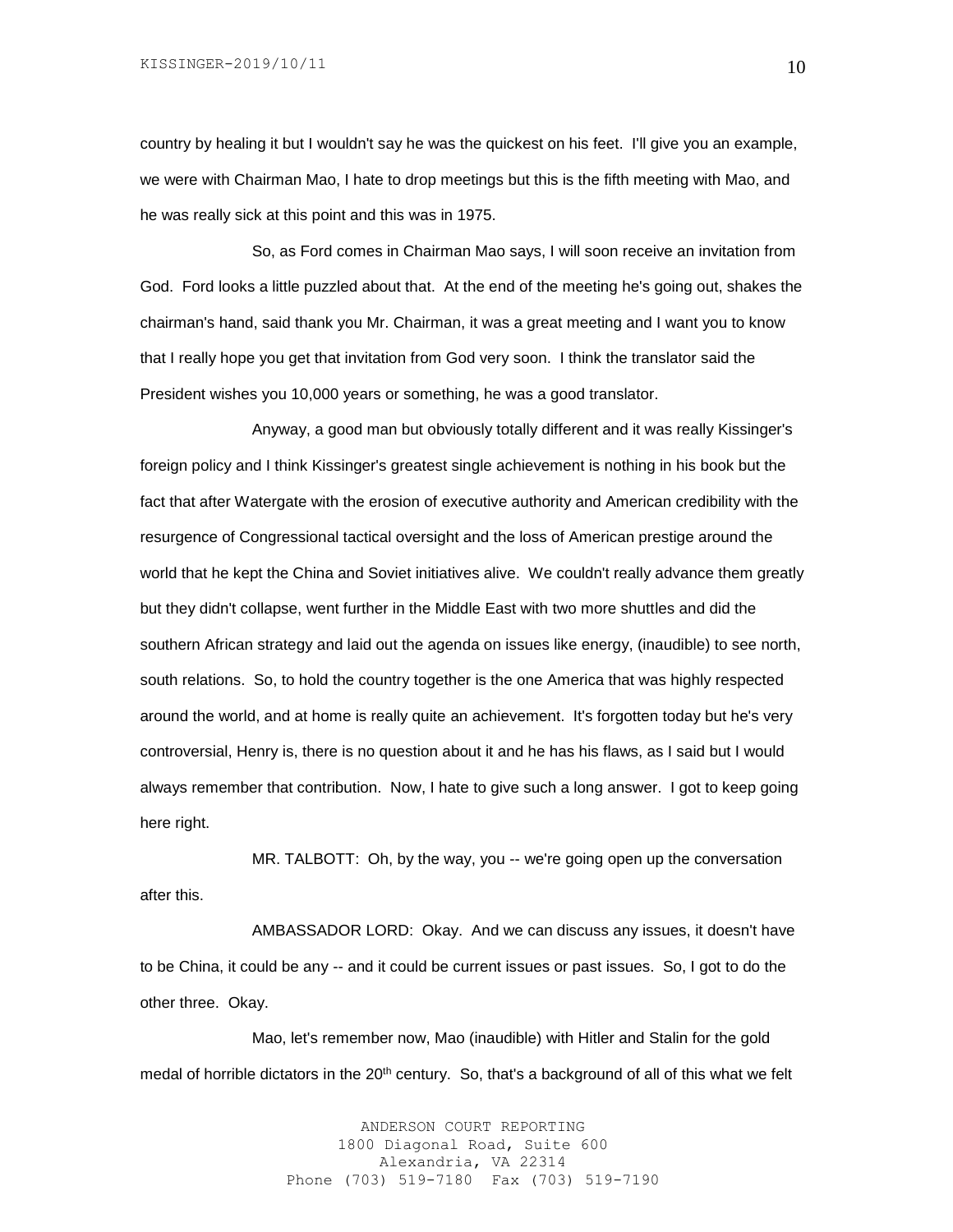we had to open up.

MR. TALBOTT: He had his flaws.

AMBASSADOR LORD: He had his flaws. Okay. The cliché is, you know, you see someone and you know the great historical figure and therefore that's why you're drawn to them but, in fact, he's the kind of person when he walk in the room, you just felt this -- however, sick even in his first meeting with us, he was -- this man was a powerful person. He was not (inaudible) contrast, he spoke in blood strokes, in fact, in the first -- in the meeting with Nixon which I was at and was cut out of, as you may know, the proof I was here is in the book and I won't go into this story now, it's in the book. But when Henry and I came out of the meeting we were a little disappointed because Mao kept saying he didn't want to get in a substance which Nixon wanted to and kept saying talk to Joe (inaudible) about this, but what he did, we realized in the next few days as we negotiated with Joe (inaudible) that he had really set the strategic framework for the key issues. So, whether it was Taiwan or the Soviets or Indochina he said enough to give Joe (inaudible) the framework to work with. Mao would not only, just in this meeting, but all his meetings would use illusions and symbols and you either thought, he was brilliant, you were stupid because you couldn't figure out what he was saying or maybe the guy was senile, you know. I think it was usually the former. I mean, for example, he used the phrase "empty cannons" when he talked about Chinese anti-American propaganda. He said it's just an empty cannon, we just do that for show. The Soviets with a polar bear, you know.

MR. TALBOTT: Mm-hm.

AMBASSADOR LORD: Watergate was nothing, he referred to it as breaking wind, he said, so these are the kind of the (inaudible), finally, the other illusion was one I've already mentioned with Ford, I'm going to get an invitation from God, so that's the way he would operate. Now, sometimes we did have trouble figuring him out.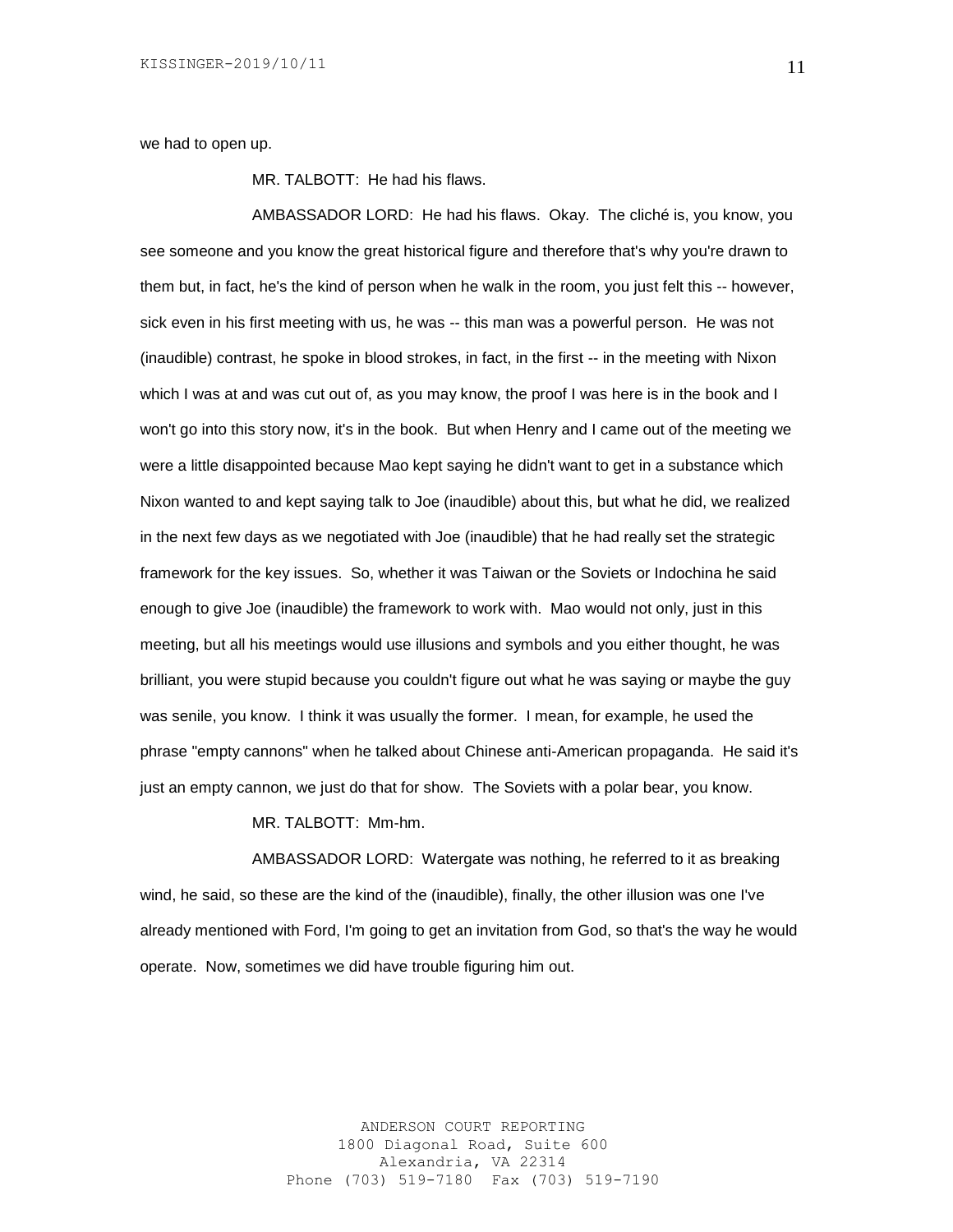In one meeting, I think it was the third one which is Kissinger, he said I want to send 10 million Chinese women to the United States, now, we didn't know what the hell he was talking about. Just because Henry Kissinger was supposed to be a secret swinger, I don't know what it was about. So, we couldn't figure it out. I get home and I talked to my Shanghai-born Chinese wife who knows China better than anyone. She immediately said no, she's having - he's having trouble with his wife Madam Mao, politically and she was right, of course, the (inaudible) and Madam Mao. So, it took one Chinese to figure out the other but anyway he was -- he was very subtle even as he was very brutal. Joe and I, of course, was a complete contrast, elegant mandarin, elegant presentations, very well briefed. He never had any notes or briefing books and therefore Nixon didn't either because he didn't want to be one-upped. But by the way Nixon prepared for this visit more carefully than any President I've ever seen. He went through six briefing books I put together for him with obviously the government's help and every page was marked up and as we flew over to China, he kept coming back in Air Force One and asking us for more information and so on. But in this meeting, he didn't want to have notes because Joe didn't have notes. So, Joe would -- Henry said he's the most impressive diplomat he's ever met. I would of course echo that although he had his ruthless quality too. You don't get to be where he did, doing it, but he also did not damage limitation, of course, of Mao's accesses.

In addition, to presenting the Chinese position very beautifully and firmly but also in a way you could negotiate and with great historical contrast he had tremendous charisma, it's an overused word but he was the kind of person that just was so attractive and he used gestures very effectively. For example, one of our party got sick on one trip, he sent his personal doctor over and one of the more memorable gestures he made was on a trip we made, and Kissinger and Joe (inaudible) had just finished a long discussion, by the way the previous discussion Joe (inaudible) I showed both his long view and his one upsmanship because Henry asked him -- they'd finished and so they loved to talk about history and philosophy. So, Henry asked him, Mister Prime Minister, what do you think the impact of the French Revolution was and (inaudible) replied it's too soon to tell. So, that's the kind of guy he was.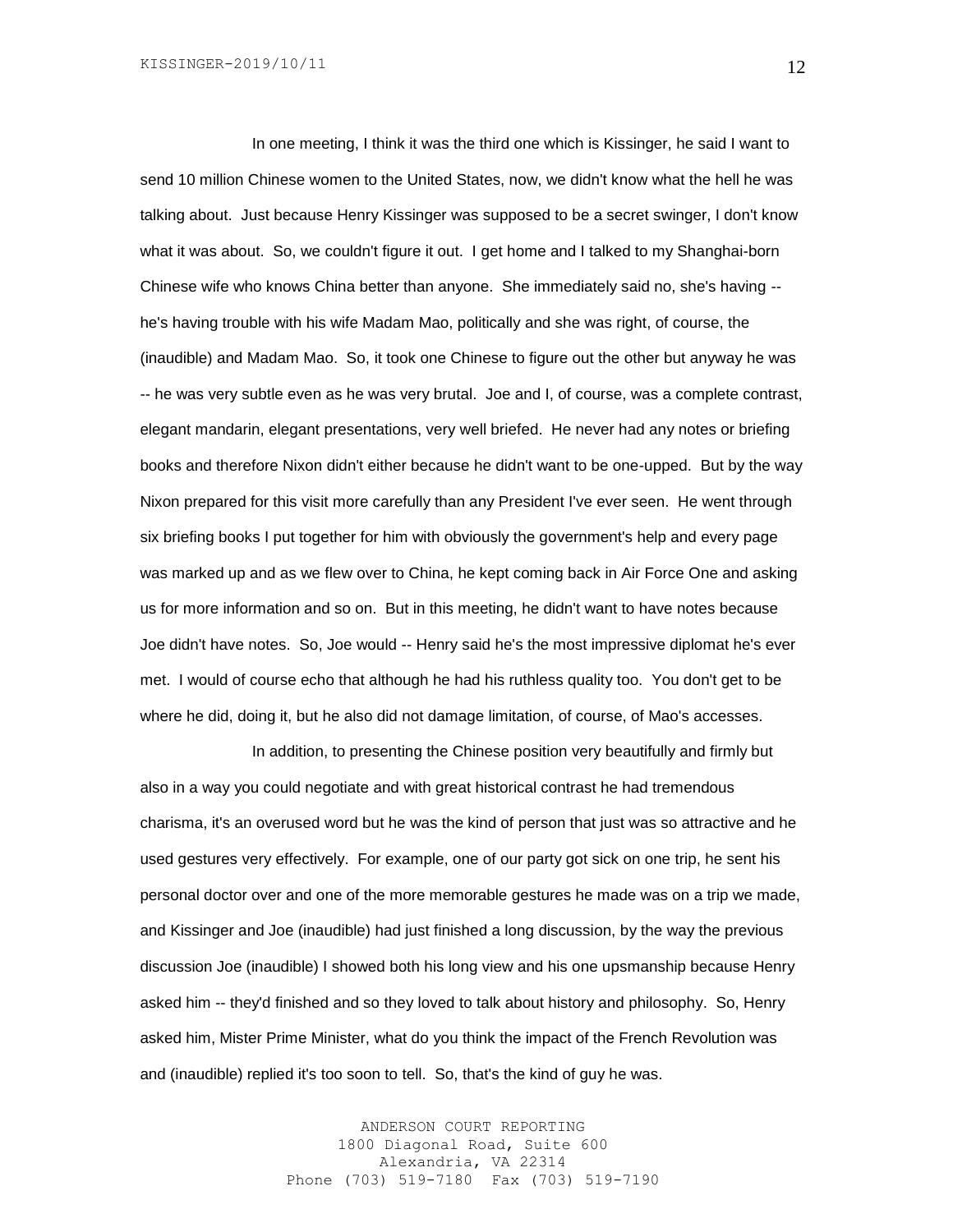Now, the last incident with Joe was, we finished our last meeting with him and in an extraordinary gesture he offered to walk Henry back to the guest house. Now, the backdrop to this were the previous three days, Henry and I would often go outside the guest house which we knew was bugged in order to discuss tactics, the trees were probably bugged too. But -- so, we'd go out there but every time we got to a certain bridge as we walked around the grounds, the PLA guy would pop up and stop us from crossing. We couldn't figure this out, of course, we talked about it in the guest house. So, after this final meeting, Joe (inaudible) says look, I'll walk you home, he walks Henry home, he doesn't make any reference to anything but where does he walk us, over that bridge. So, this is the kind of guy he was. He was remarkable and one poignant point I will make about him though and is really sad and I guess this is the way he survived but this comes from Mao's doctors so, we're not making this up.

In '75 and '76 both Mao and Joe were very sick and clearly going to be dying. Mao wanted to make sure he outlasted Joe because he wanted to make sure the succession went probably with the gang of four and Joe was leaning toward Don (inaudible) and so on. Joe had cancer and he needed an operation. Mao forbade the operation. Now, I don't know whether it would have saved Joe's life or not, he probably would have passed away anyway but Joe knew that Mao had stopped him from having an operation which he needed. What did Joe say as he went for the final passage of his life? Long live Chairman Mao, it's really rather sad but there is still a debate whether he prevented much greater damage or he was an enabler. Sounds familiar doesn't it? I go with the view that he could -- you know, he had to do some of this stuff in order to survive. In all the meetings with Mao, Joe who's so dominant his own meanings were not only differential in Mao's presence but almost obsequious, you know.

And then very quickly on Deng Xiaoping totally different, very small, his feet wouldn't much touch the ground, constant smoker, spit in the spittoon all the time, totally unconventional, very positive on US China relations and on the opening to the war on reforms as you would expect and we would often go to China or when I was there as ambassador and the early parts of visiting officials' trips would be pretty tough but Deng would end it on a positive --

> ANDERSON COURT REPORTING 1800 Diagonal Road, Suite 600 Alexandria, VA 22314 Phone (703) 519-7180 Fax (703) 519-7190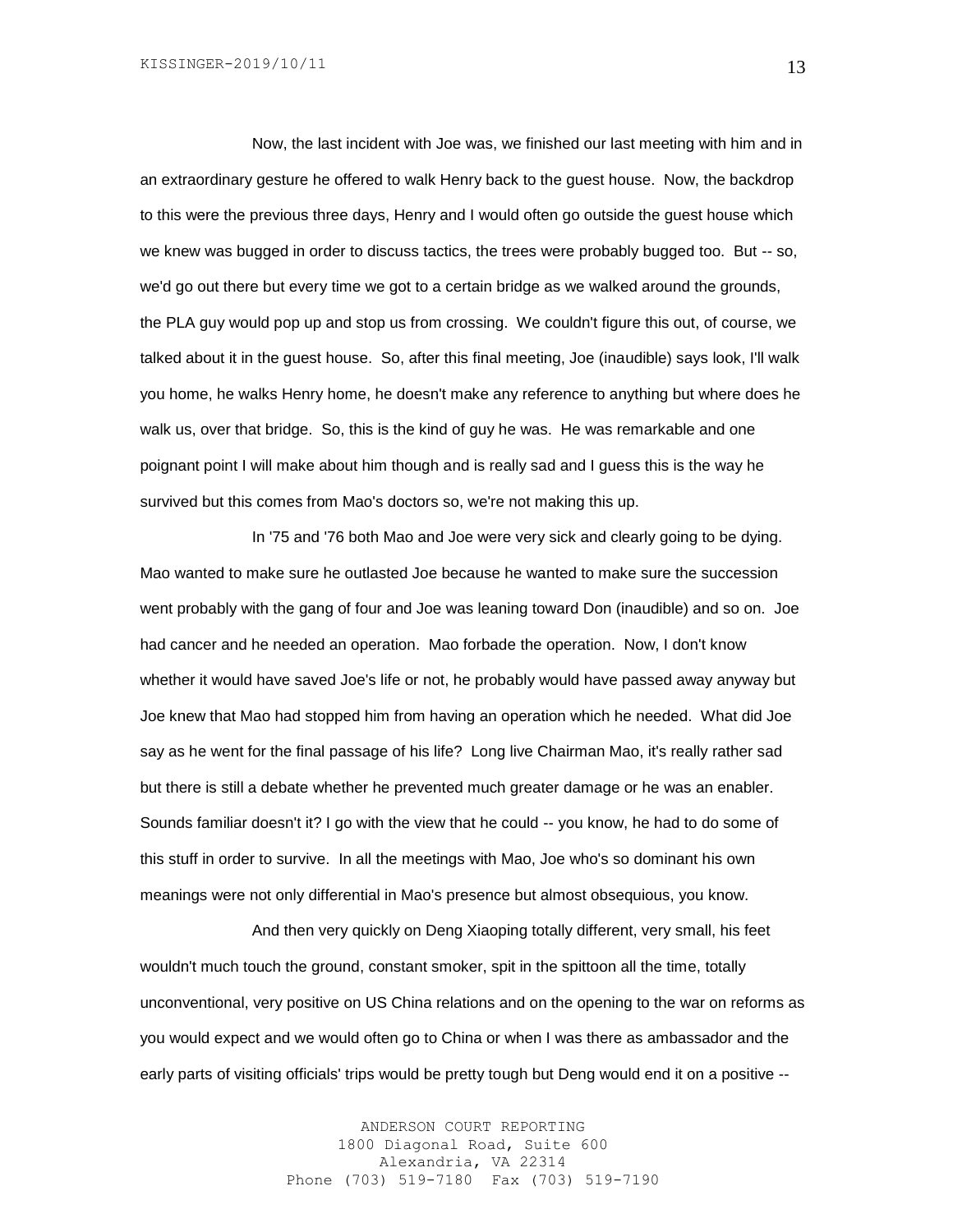positive note. I think the verdict on him will go down extremely mixed. On the one hand, his opening of China, the reforms, incredible economic performance ever since. He deserves tremendous credit. The other hand on the political side, he was ruthless, he was the front man for Mao in the 1950's, the anti-rightist movement. When Wei Jin Zing democracy will help him get into power after Mao's death, he immediately imprisoned him. He sacked two party secretaries who were too liberal for him (inaudible) and then of course, he was responsible for the Tiananmen Massacre. So, I have very mixed feelings about him.

MR. TALBOTT: And I don't think Henry ever had real good chemistry with him.

AMBASSADOR LORD: With Deng?

MR. TALBOTT: Yeah.

AMBASSADOR LORD: Well, not Joe -- because Joe was so much more of a strategic and historical thinker like Henry and they bonded that way. But it was pretty good chemistry. It wasn't -- it certainly wasn't tense but nothing could match the Joe Kissinger conversation so I think historic in every way.

MR. TALBOTT: Okay. Sir?

SPEAKER: Thank you. Sir, thank you.

SPEAKER: Here's a microphone.

SPEAKER: You ended your talk a little early, they went quicker.

AMBASSADOR LORD: Yeah, you should feel free to ask more questions too, if you want, yeah.

SPEAKER: While we get -- while we get the mics, one of the things that -- a number of things that I've found in the book was particularly interesting to me and that -- is that your -- the government, our government Russia -- Soviet experts were very worried about moving over and opening to China. And you say in the book that it was absolutely the opposite.

AMBASSADOR LORD: Yes. When Nixon and Kissinger came into office, they each wanted to reach out to China. Nixon's emphasis was somewhat more on World order, you can't leave (inaudible) people outside angry and so on. So, he was thinking it was sort of a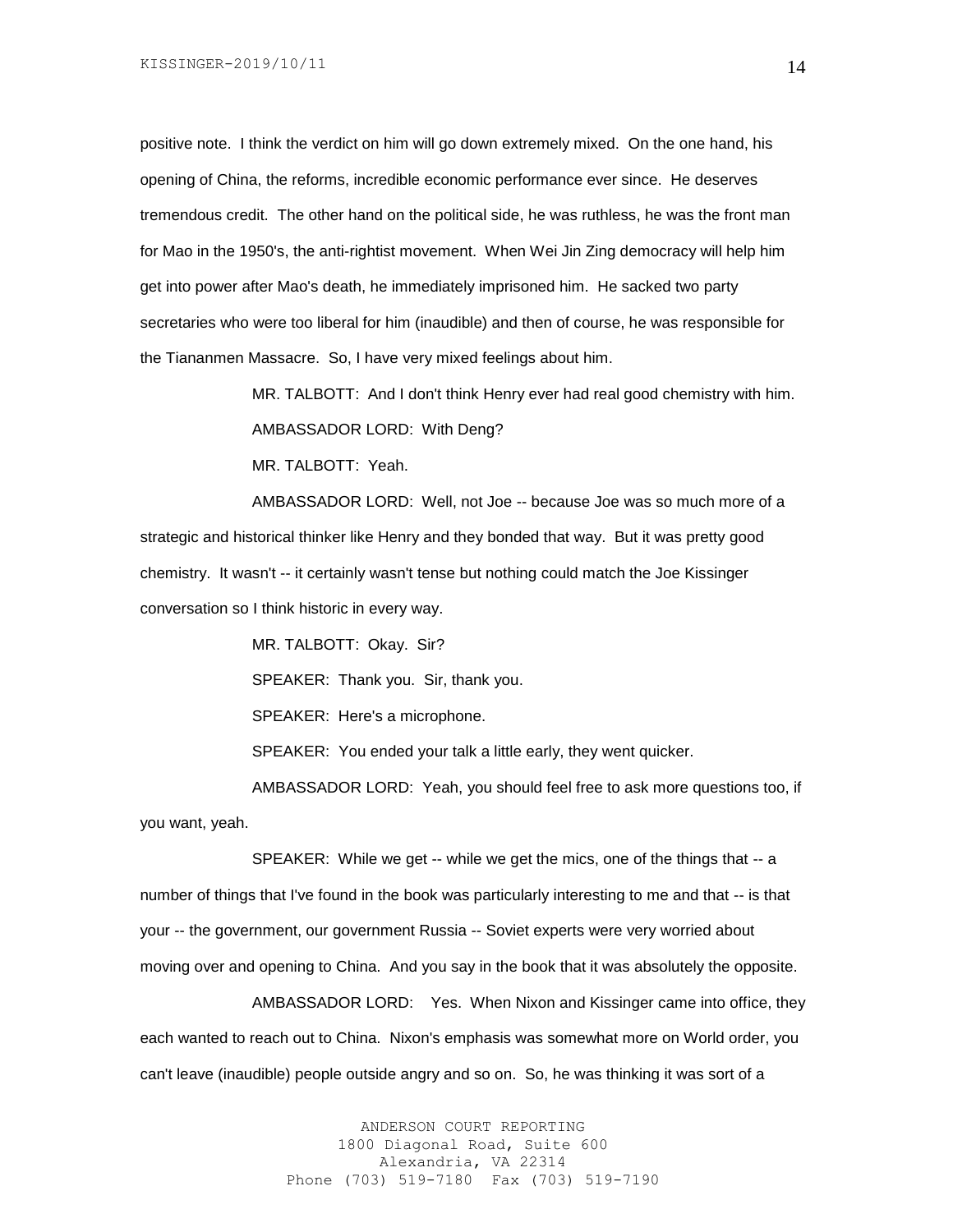global structure. Henry was thinking more balance of power, playing them off in triangular diplomacy against Moscow but they had the same view coming in. One week after Nixon's -- I'm going to get to your question, one week after Nixon's inauguration, he sent a memo to Henry saying get in touch with the Chinese. That's how high the priority was. There was a series of public signals we sent the condition various ordinances even as we tried to get in touch with the Chinese (inaudible), it's all in the book but the point is there was enough out there so that smart people like the Soviet scholars you're talking about, scholars on the Soviet Union picked up the direction Nixon was heading. No one at that point could predict, it would be so dramatic as a secret trip and so George Kennan, I may get these names (inaudible) but George Kennan, (inaudible), Tommy Thompson, Chuck Bolan -- Chip Bohlen, all cautioned Nixon who they knew was overwhelming priority when he came in with his settle down the Soviet US tensions in a nuclear standoff said to him if you open up a China, you're going to really mess up relations with Moscow. Nixon and Kissinger didn't agree with that. Here's what happened. We, in the first couple of years while we were trying to get in touch with the Chinese, we had a real negotiation with the Soviets that weren't really going very well and there was a couple of crises, Middle East, Cuba and so on.

And Nixon wanted a summit with the Soviets and they kept turning him down, thinking they had him looking eager. So, as we finally got to the point where we were going to China to set up a summit with the Chinese, we gave the Soviets who did not know where this was happening, one last chance to have the Summit first and I got a call from Al Haig, Kissinger's deputy on the way to Pakistan, we were on a public trip at that point and he said over the phone in code language that wouldn't fool my four-year-old grandson, said that they've turned us down again on the summit. So, therefore, we decided to go with China first.

To get to your point about the impact and the Soviet scholar's advice we get to China within days of the announcement of Henry's trip and the President's forthcoming trip, the Soviet's rushed out to (inaudible) and asked for a summit, we made progress on a (inaudible) agreement, we made major progress in arm's control and this all happened within a matter of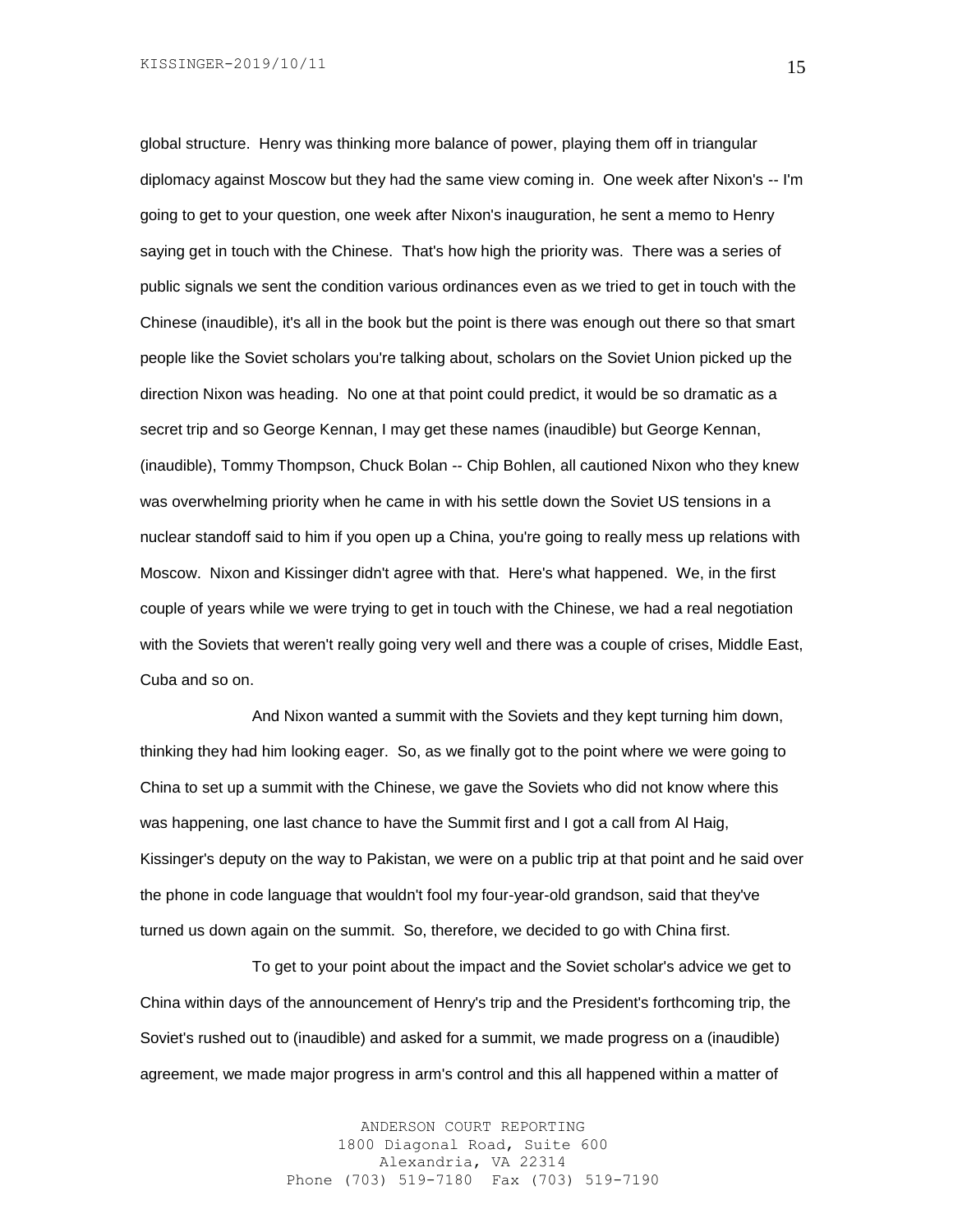weeks, so I think it's fair to say what Nixon and Kissinger were trying to do would not mess up Soviet, well, they were trying to improve it by getting their attention which they obviously did which gets into the whole issue of a strategy and triangular diplomacy.

SPEAKER: Sir, thank you, thank you Ambassador Lord for writing this great book. Strobe, thank you for acknowledging me for a question. Strobe is also my former boss.

AMBASSADOR: A little louder, I think...

SPEAKER: Can you hear me now? Oh, thank you. I was thanking Ambassador Lord for writing this great book and thanking Strobe, my former boss, for acknowledging me for a question. Ambassador Lord, right on the first page of Chapter 1, you open with a quote which stuck with me as I read the book and the quote was a core principal of the president speaking of Nixon, was that since you paid the same price for half measures, you should adopt bold moves. I think we certainly saw that with China, we saw that with Rhodesia as you mentioned and with Soviet Union.

What's missing in the book is Kissinger and Cuba and I wonder how you take this quote and what you guys did on Cuba and talked to the group about that holding this quote up to what you did with respect to Cuba.

AMBASSADOR LORD: Well, if he thinks that something makes sense, he says you go ahead fully and you take your chances because you're going to pay as much of a price for half measures and you may not succeed. I've never remembered him even talking about Cuba, it's interesting and at that point, we're now talking only a few years after the Cuban missile crisis and so on. So, it's a question I've never gotten before, to be honest. It just never came up. Now, I can only surmise that he felt he could take on only so many dramatic issues at one point and that he was going to have enough trouble with his base and his anti-communist pro-Taiwan people on the opening to China, enough trouble from the rite on Datoid with the Soviets, not to mention the controversy of ending any war in Southeast (inaudible) like the one we were engaged in. Not to mention the Israeli-Arab tight rope in the Middle East. So, I think he, undoubtedly felt this was not as high a priority, you had a nuclear weapon standoff with a

> ANDERSON COURT REPORTING 1800 Diagonal Road, Suite 600 Alexandria, VA 22314 Phone (703) 519-7180 Fax (703) 519-7190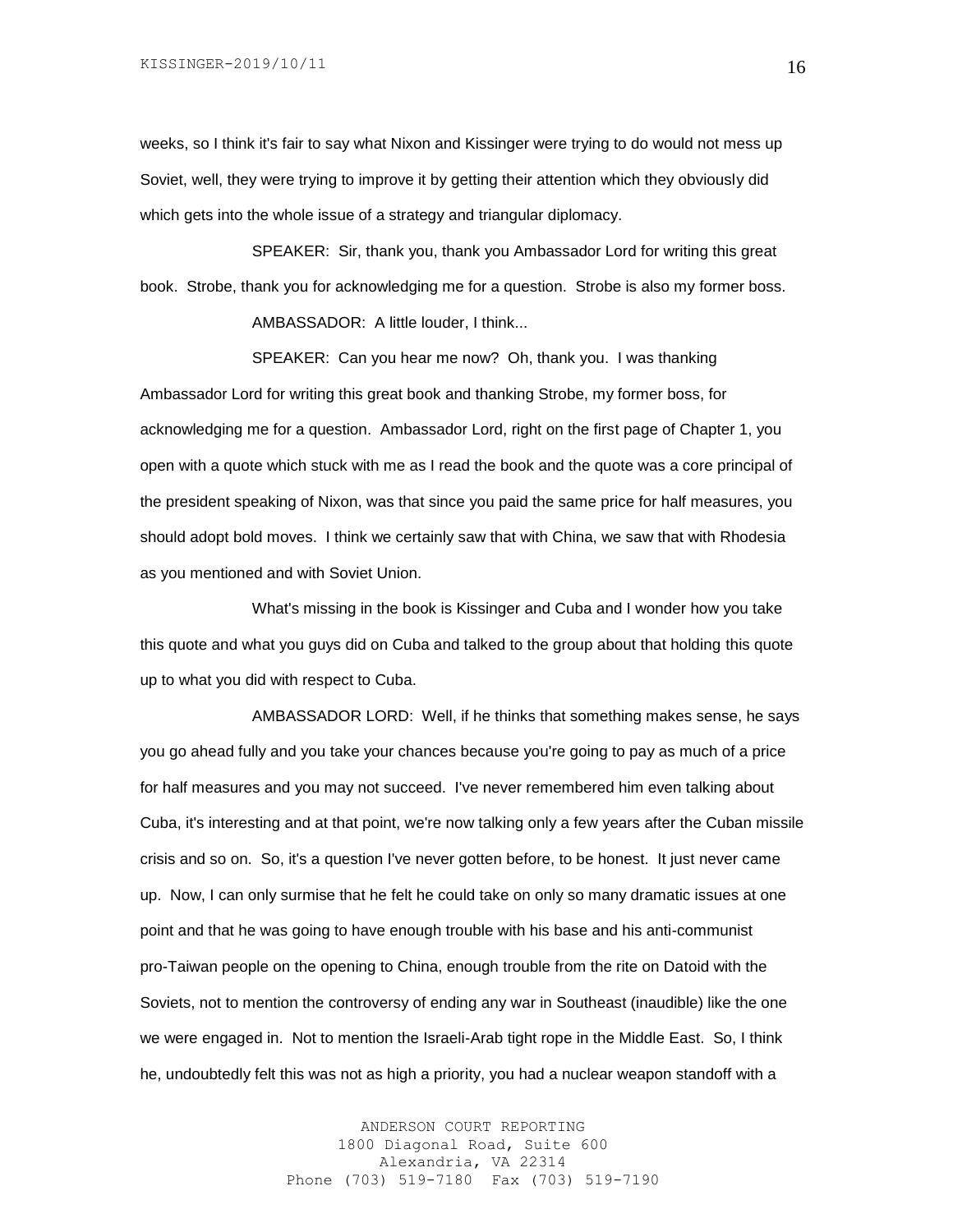major power, you had a quarter of the world's people, you had a war you had to get out of and you had the importance of the Middle East. So, I think it was a matter of priorities. So, this never came up.

MR. TALBOTT: I'm going to -- I go to the lady there. But -- but, did you put your hand up? No, okay.

SPEAKER: (Inaudible).

MR. TALBOTT: And please feel free to ask about today's world and our foreign policy.

SPEAKER: Thank you for your introduction, your new book, I'm a student from (inaudible) University and my question is that according to your understanding of the Kissinger's grand strategy, your opinion, what should the US government do face the rising China and what should you ask to face the trade -- operating trade conflicts with China? Thank you.

> AMBASSADOR LORD: I'm afraid I just didn't understand the question. SPEAKER: Oh, sorry.

AMBASSADOR LORD: Sorry. I'm sorry.

SPEAKER: Yeah, okay. My...

MR. TALBOTT: Slow down a little bit.

SPEAKER: Oh, okay. According to the Kissinger's grant strategy in your book, in your opinion, what you guys should do face the rising China and what should you guys do to face away the upgrading trade conflicts with China?

AMBASSADOR LORD: Okay, so basically, China applies to Kissinger's strategic approach, how do you think I or perhaps him, but in this case, I have to be me would approach the China, US relationship today and then you said specifically the trade part?

SPEAKER: Yes.

AMBASSADOR LORD: Okay. I just want to make sure I have it right. Good question. The quick answer is the following. First of all, we're at the most serious juncture in US - China relations, certainly since Tin Amen, maybe since the very opening. Part of that is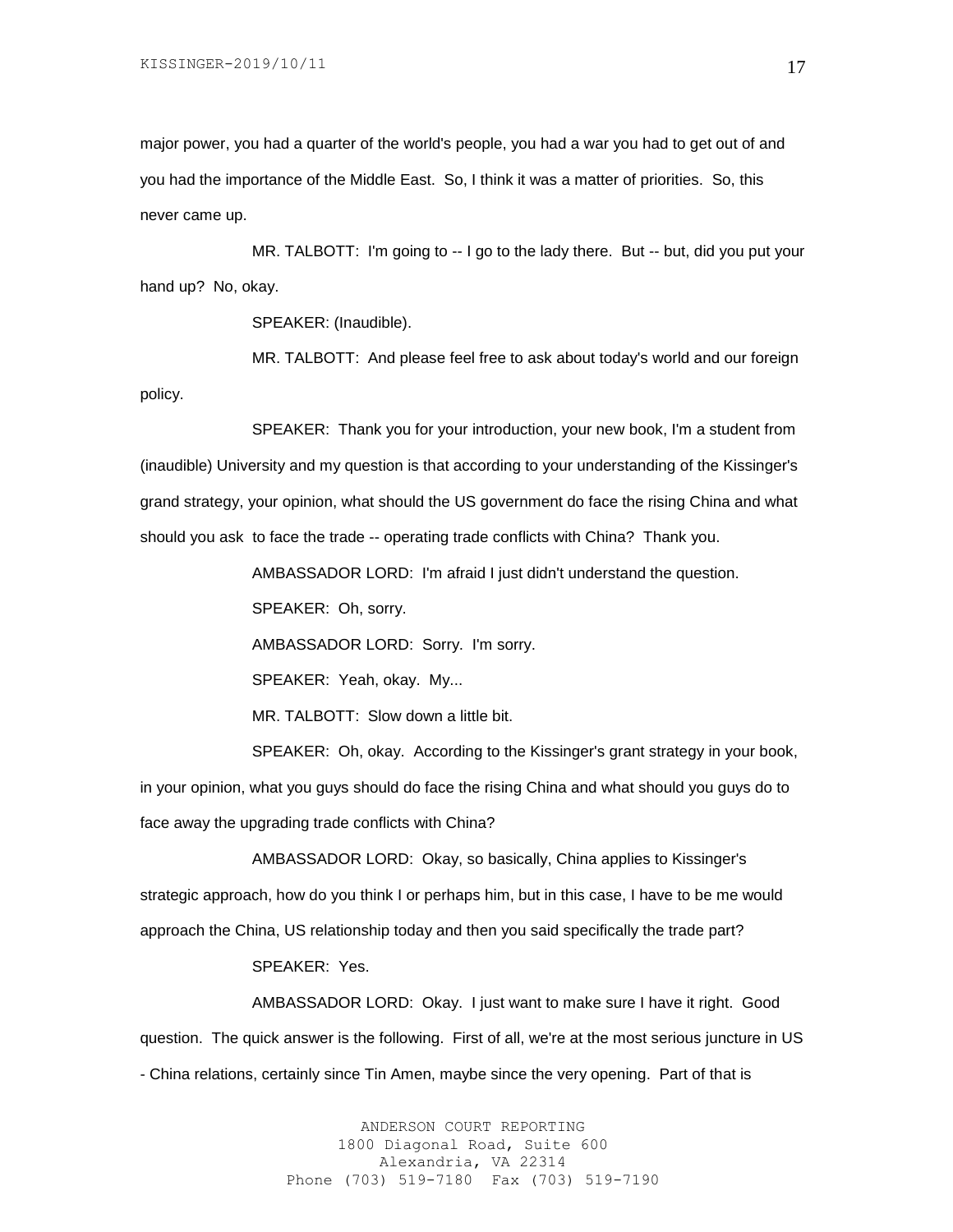structural, rising power versus an established power, you're going to have tensions no matter what. Particularly, if you have any illogical and some other differences between them, so it's going to happen, no matter who's leading or what's happening. So, you got that general background. Previous crises occurred usually over one issue, planes colliding, bombing the wrong embassy, the Taiwan and at a time when China was much weaker than they are today, of course, so those crises will by no means is serious and they were fairly quickly resolved compared to we now face which is a major problem.

Let me say that -- I'm not saying the United States is totally blameless and China is totally at fault but I will say that the current crises is primarily China's fault and it would have happened whether Trump was president or not.

Since 2008, and I say this to someone who has worked for 50 years for this relationship and we'll continue to do so and hope we can stabilize a relationship and I'm going to reject the dragon slayers as much as I reject the Panda Huggers and I'll get back to that in just a minute. I'm down the middle on this but I think we have to acknowledge it, since roughly 2008, the Chinese turn in domestic and foreign policy has been very ominous and you don't have to talk to me, you talk to think-tank scholars all across this country, former government officials as a unanimous opinion, it's a different opinion what you do about it but I think everyone would say there's been a sharp turn particularly under Xi that has brought this crisis about. It doesn't mean we're not blameless. And I'm going to make this a shorter answer, we got more question but it's a big question. Very quickly, stepped up repression at home, censorship, what they're doing to religious minorities, the horrors and Chin Zhang, the destroying of any institutional restraints in China, you know, dictator for life, communist party being considered everywhere, going backwards on economic reforms, violating WTO agreements, that's just on the domestic side, then you get mercantalistic protection, this is the policies on economics, you get intellectual property theft, you get cyber warfare, you get militarization, the South China Sea provocations and the East China Sea squeezing Taiwan, squeezing Hong Kong, promoting influence in other countries, not just the US but Australia, New Zealand and many others that is not only just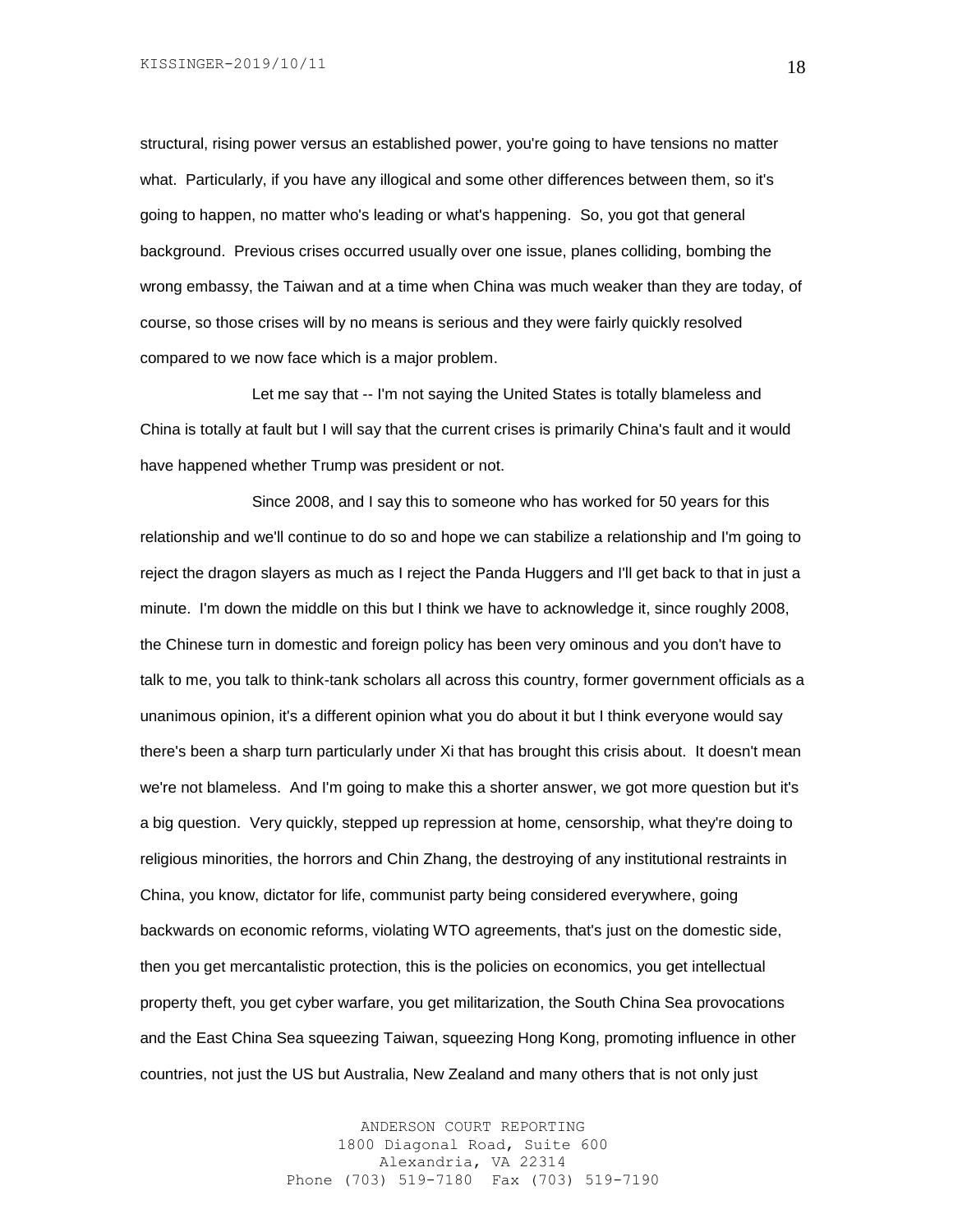legitimate public diplomacy but sometimes covert and corrupt and has to be opposed. So, that's what's, what about this problem, it dates to 2008 where the financial crisis when the US fell on its face, China looked pretty good. China was stronger felt a sense of (inaudible) and had the coming out party of the Olympics and so ever since then, they've been much more aggressive abroad and repressive at home. I say that as recognizing the legitimate claims to a greater share of the world's power and respect and then we should not make them an enemy.

Now, having said that, there are two distinct responses to this to get to your question, what we ought to do that I think are both wrong and I've eluded to them. One of those who feel, and a many of our friends I highly respect but basically feel that the current problem is essentially both sides, we both have been screwing up, not primarily China, like I think it is and that we don't really have to change our policy that engagement which I supported should be continued but we got to look after our own sands as well as China. I dismiss that group, I think it's too weak of response to China when they are the culprit. The other side is even worse because I'm closer to this group than the other side who would make China a permanent enemy, inevitable enemy, we try to de-couple, try to contain, all of which are impossible and I call them the dragon slayers. My view is in between them and we had to toughen up our policy in certain areas to respond to Chinese aggression and repression but that we should also continue to look for errors we can cooperate. Most of which Trump has destroyed.

The final point I'd make -- so, I think we ought to look at it as I did with many other colleagues in a task force report, course correction. So, to go to Asia's society, course correction, you can get this report which goes down the middle as I've suggested namely manage the conflicts that we can't solve, still seek cooperation where we can, get a little firmer but don't turn them into enemies, don't over-react against Chinese citizens, have a McCarthy-like period and so, be selective in your surveillance of what's going on here in our own society. So, I think we ought to look at it as a competition, it is a strategic competition. It doesn't mean enmity and we ought to welcome it, because we have assets compared to China, that I think are very favorable to us and if we can get our act together, we can compete.

> ANDERSON COURT REPORTING 1800 Diagonal Road, Suite 600 Alexandria, VA 22314 Phone (703) 519-7180 Fax (703) 519-7190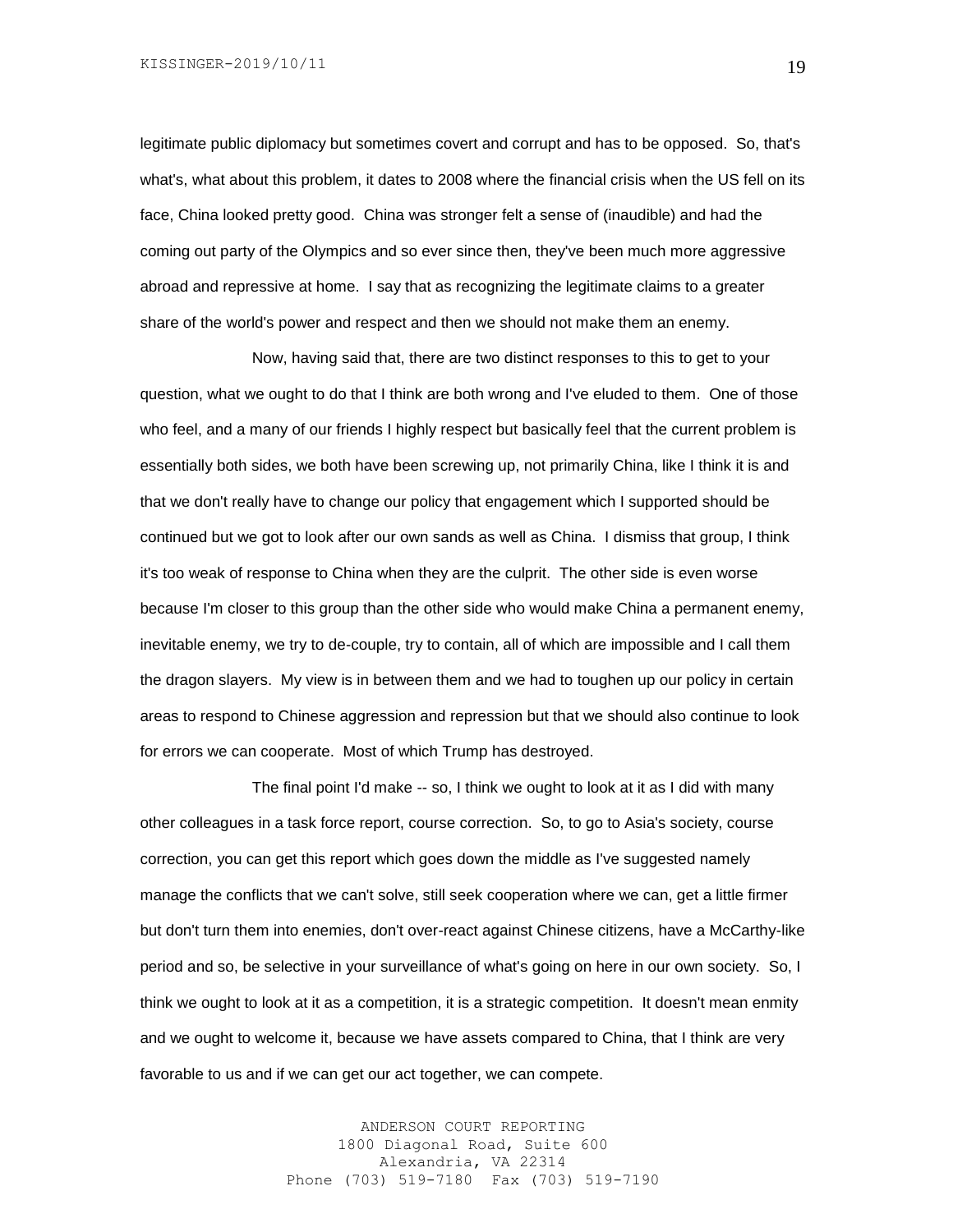China's got 14 neighbors, all of whom are either had border clashes, territory disputes, they harbor terrorists and they have nuclear weapons. We've got Mexico and Canada and two oceans. We've got energy independence almost, we've got better universities, a better entrepreneurial system, a better political system if we don't screw it up, better demographics, immigration if we don't screw it up. So, we have tremendous -- they've got a debt problem, an aging population, pollution, energy problems, a terrible water problem coming up, I can go on and on forever.

So, we ought to welcome the competition but Trump is the least -- deserves credit for helping to raise the consciousness of the competitive nature of our relationship but he's responding in just the wrong way because of the three principal areas we need to compete with China, he's messing up. One is our domestic strength. This is to a foreign policy in general, not just China. Get our act together, not only in a terrible political polarization and the invective and so and distrust but also investing in our future whether it's infrastructure, energy, education, so that we can compete which ought to build on our strengths. Above all, our demographic and immigration strengths and so many other things that are being destroyed and we're hardly projecting ourselves as a city on the hill in terms of our soft power and our democratic ideals. So, the domestic strength is the basis of China foreign policy, our foreign policy toward China. Secondly, working with allies. What are we doing picking fights and trade disputes with allies when we all ought to gang up on China because they've all got problems with China's economic position?

Just in general, we pull out of a trans-Pacific partnership which was terrific economically and geo-politically against China and so we messed up, we're messing up under this administration and working with other friends and allies and when you have love letters from dictators and you pick fights with your democratic leaders, it's just upside down genuinely and genuinely but also with China. And then finally, use international institutions to magnify our inherent strengths, we can lead now but it's more like galvanizing coalitions rather than dominating and so when you pull out of the Iran deal, the climate change or the trade pacts in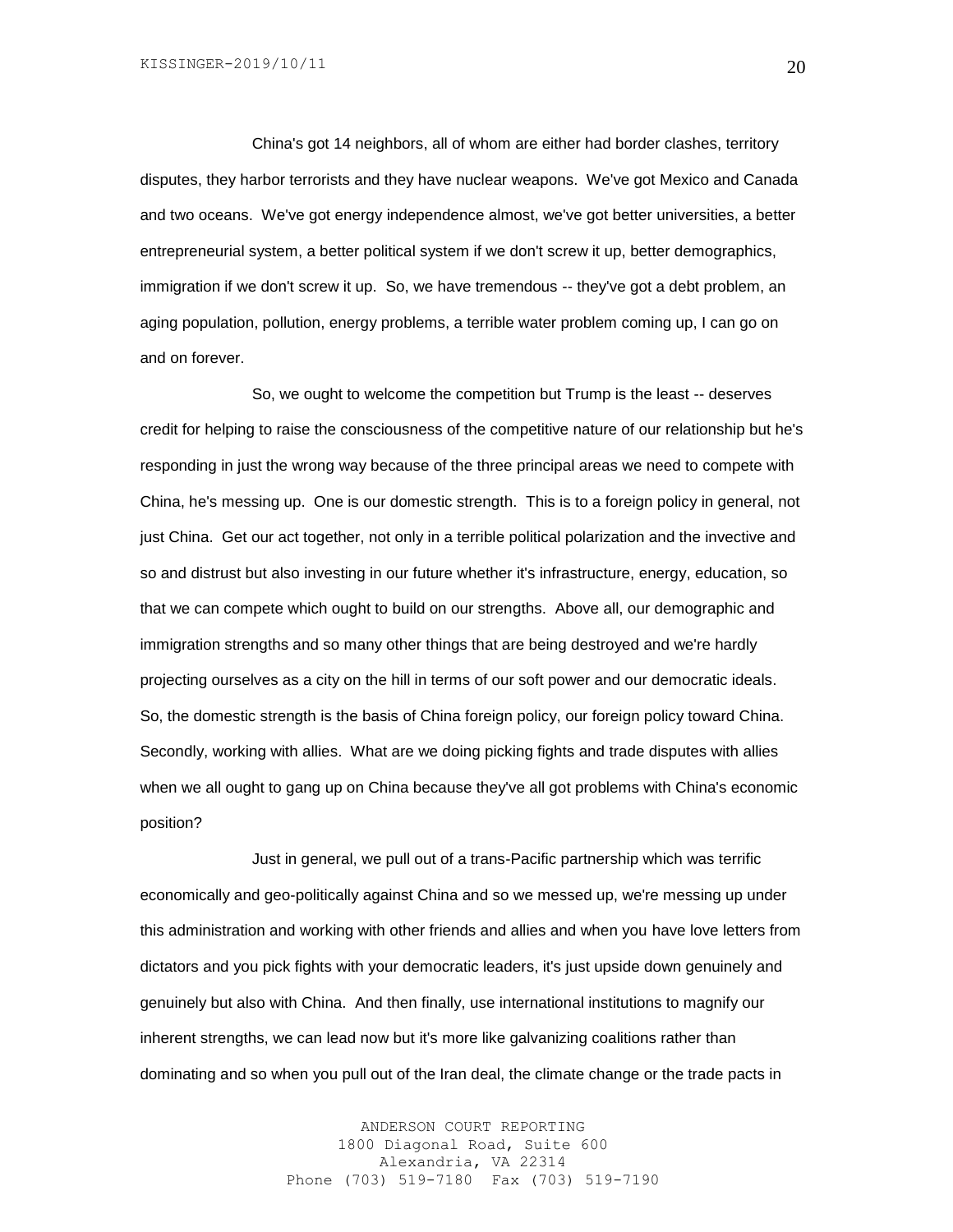Asia, you're also not helping your policy toward China. So, credit for recognizing the threat but a very poor reaction in terms of policy with the current administration.

MR. TALBOTT: That was a long list of nasties. There's one more, at least I've heard of it and it's in the papers, and that is the Chinese are going to see if they can do what the Russians did to our last election, next year. That they're going to try to hack into our election.

AMBASSADOR LORD: Well, they will said either that in the Taiwan elections in January. They're already doing that there. They're certainly capable of it technologically as is Iran. It's not just the Soviets. I'm not so sure they'll try to fool around in our election.

MR. TALBOTT: And they probably -- we don't want to hurt the -- our -- Trump's rival, whoever it is because the...

AMBASSADOR LORD: Well, you know, I think they're ambivalent about who they'd want to win. The one reason they might interfere -- I think they may not because they figure they'd get caught, not that they're totally shameless but I think they -- I don't know, I don't want to be naïve. They might well, interfere. Certainly, the Russians already trying again. But they have the capability and they're certainly doing it in Taiwan. So, they may well do it here but I'm not so sure they wouldn't want Trump to win. On the one hand, they can't stand his unpredictability and his seat of the pants and his occasional insults. On the other hand, they must love the fact that he's destroying American democracy, destroying American credibility, messing up with our allies, leaving the field on climate change and other issues to China. He's doing -- he's doing a good job of making China great again. So...

MR. TALBOTT: And Russia.

AMBASSADOR LORD: And Russia, so, I'm not so sure. So, both their ambivalence about who they want to win and the possible blow-back if we can uncover evidence, I'm not so sure they're going to do it but they certainly can and it won't be a matter of (inaudible) restraint, it will be a matter of calculated self-interest as always.

> MR. TALBOTT: Good, you've been very (inaudible). Thank you. SPEAKER: Bruce Guthrie, you talked about talked about trying to contrast

ANDERSON COURT REPORTING 1800 Diagonal Road, Suite 600 Alexandria, VA 22314 Phone (703) 519-7180 Fax (703) 519-7190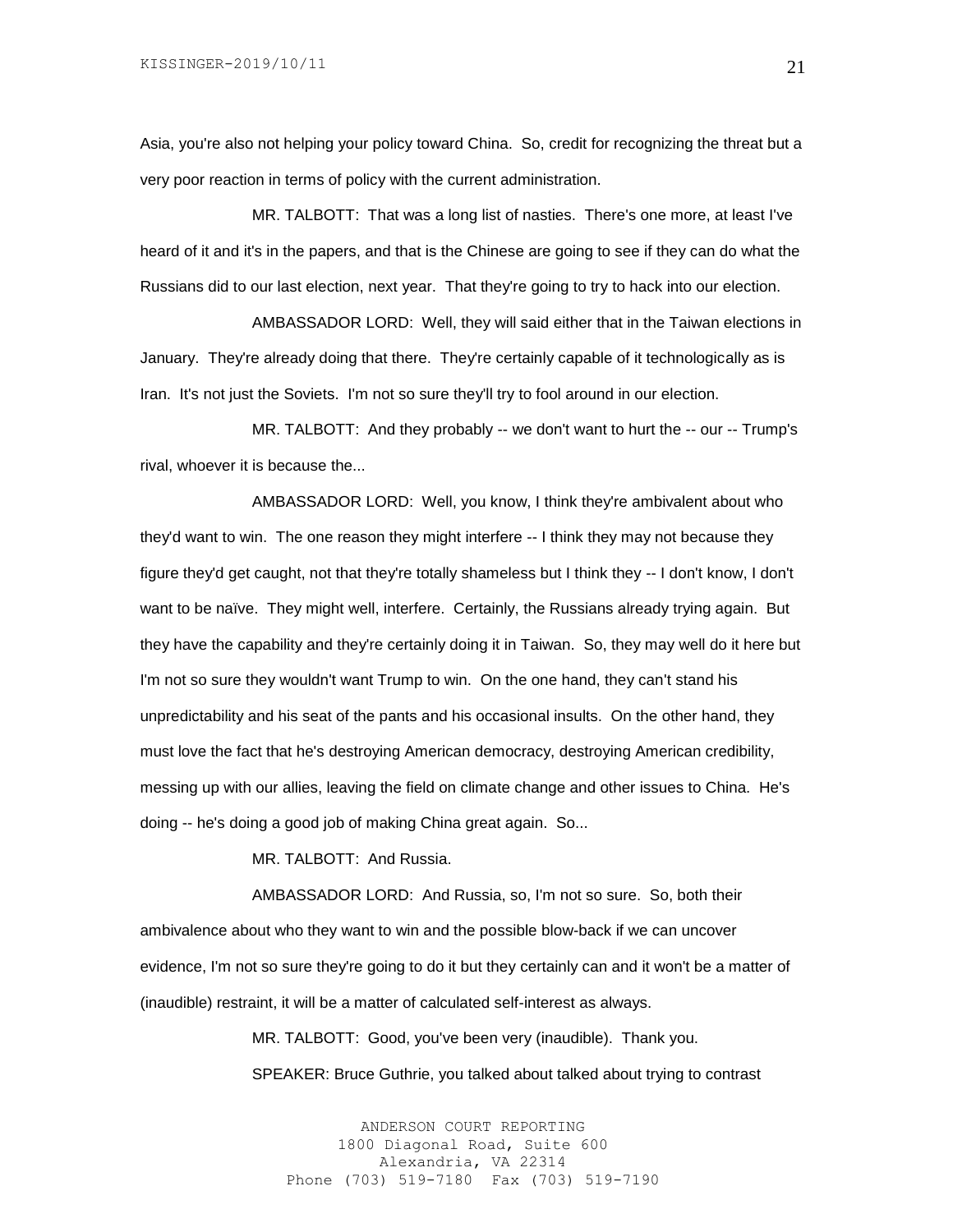Nixon with the current guy and how he did not use foreign policy and foreign use for political business and whatever needs. In 1968, there would -- have been an issue that Nixon had sent Claire Chennault over to the Paris peace talks to say don't do a deal with Johnson, you'll get a better deal with me. Johnson considered this to be treasonous but he didn't actually bring it up and it wasn't actually revealed for many years afterward. Did staff within the Nixon group know that this had happened and how did they feel about it?

AMBASSADOR LORD: Well, I'm happy, I can say, I didn't know and I'm not trying to duck your question. I've never fully gotten to the bottom of this. It doesn't smell right to me frankly because it would be treasonous, it would be very comparable to today's issues, if in fact, Nixon ordered Claire Chennault to go to the South Vietnamese and say in effect, don't make a deal with Johnson, you know, wait -- wait for Nixon, that really would be outrageous, that's the allegation. I think there was something on TV just within the last week. I honestly don't know the exact and I'm not ducking this, I just haven't figured it out and I've never gotten a straight answer. I've never factly discussed it at length with Kissinger, I should but my impression is that Chennault was a real self-promoter. So, if you made me guess -- I'm not saying Nixon was incapable of dirty deeds and certainly Kissinger wouldn't have done this but it's possible that Nixon saw Chennault, they discussed Vietnam and being a self-promotor, she invoked Nixon's authority for what she was saying and she might have said, you ought to wait for Nixon to get a better deal and sort of implied Nixon was telling her to say that. I can't say that's true but that's my best -- as I've thought about this issue because I think it's very tawdry by appearances, that's my best guess is that she embellished her conversations with Nixon and therefore, you have this appearance of interference. So, that's the best I can do but I would agree with you. If it's absolutely true and in fact, Nixon said to her go do this, it would be outrageous.

MR. TALBOTT: The lady there. Right there.

SPEAKER: Ambassador, I'm the reporter from (inaudible). So, you know, with this escalation of the use of China trade tension has spread to other fears like technology and

> ANDERSON COURT REPORTING 1800 Diagonal Road, Suite 600 Alexandria, VA 22314 Phone (703) 519-7180 Fax (703) 519-7190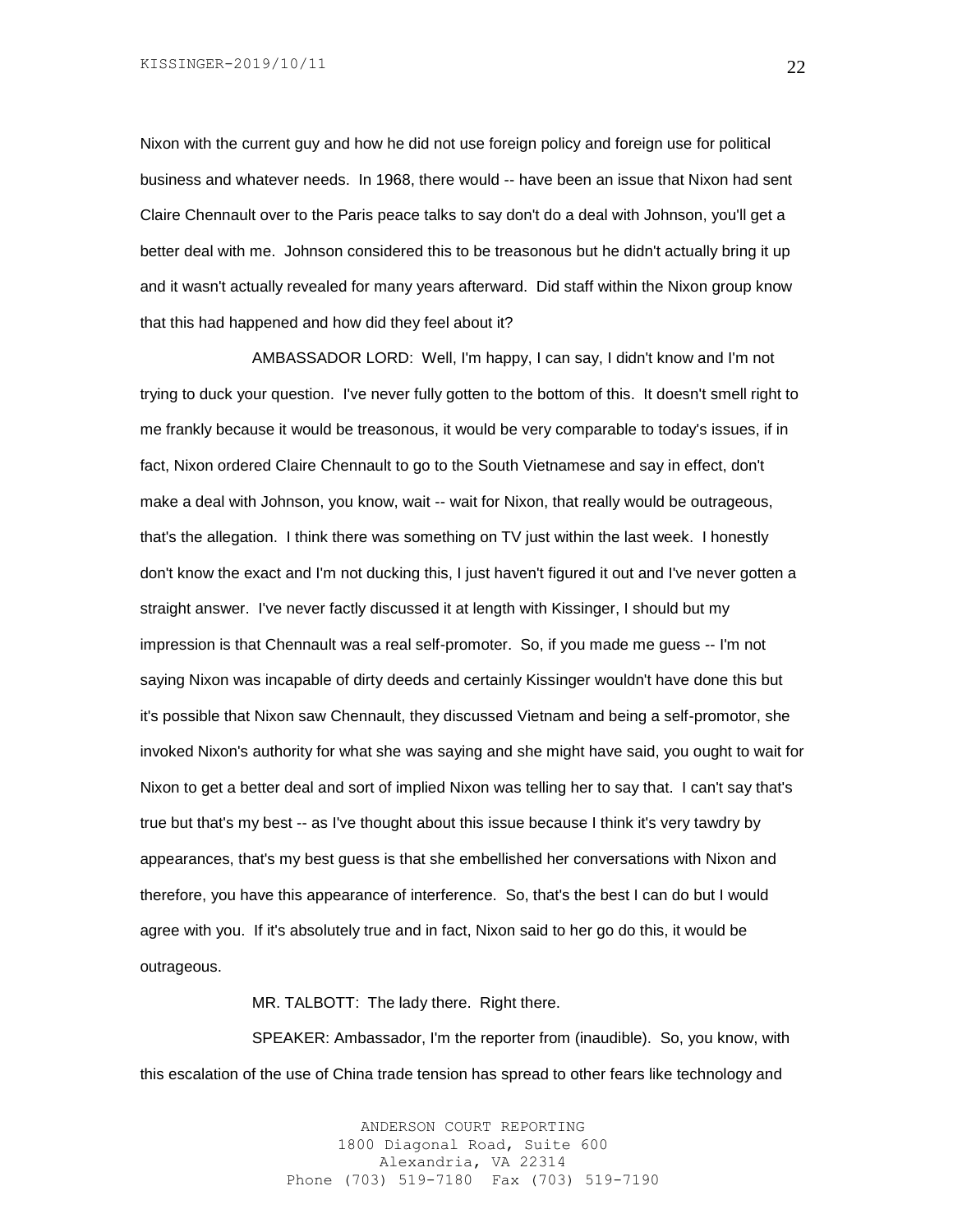even education but do you think could this actually be an opportunity for China to promote its image with all this attention on it, on the international stage. Do you think China is ready for that?

> AMBASSADOR LORD: I'm afraid, again, I had trouble hearing. MR. TALBOTT: Me too. SPEAKER: Um, yeah, so, with the escalation of US China trade tension... AMBASSADOR LORD: Right.

SPEAKER: ...as spread to other feuds, like technology and even education, could -- do you think -- could this competition dynamic could actually be an opportunity for China to promote its image in an international stage. Do you think China is ready for that?

AMBASSADOR LORD: Well, if you mean China promoting its interests on the international stage, there's no question they put a lot of effort recently under what you would call soft power. It was trying to improve its image is what -- the kind of thing you're getting at. And they've made a tremendous effort, including influencing other countries and societies in ways that aren't acceptable. I won't get into detail now. But they haven't been very successful because you cannot -- you can sell China and China's history and culture, God knows, I'm a tremendous admirer of that. You cannot sell their political system, you cannot sell ethnic cleansing, you cannot sell locking up a million people. You cannot sell crushing descent. So, they're never going to succeed in my view, no matter what they try with that system. Now, they certainly can influence whether it's airlines or hotels or National Basketball Association Leagues or Hollywood movies with their economic clout but they're not going to do it through projecting a better image in my opinion.

Now having said that, I want to make very clear. I'm being tough on China but on one good relation, so I think it's important that we maintain as many non-governmental exchanges, think tanks, send Chun Lee to China every couple of months and cultural and other exchanges and above all, welcome Chinese students, welcome Chinese scientists. There's some reason for concern about some theft of technology or using Chinese students as weapons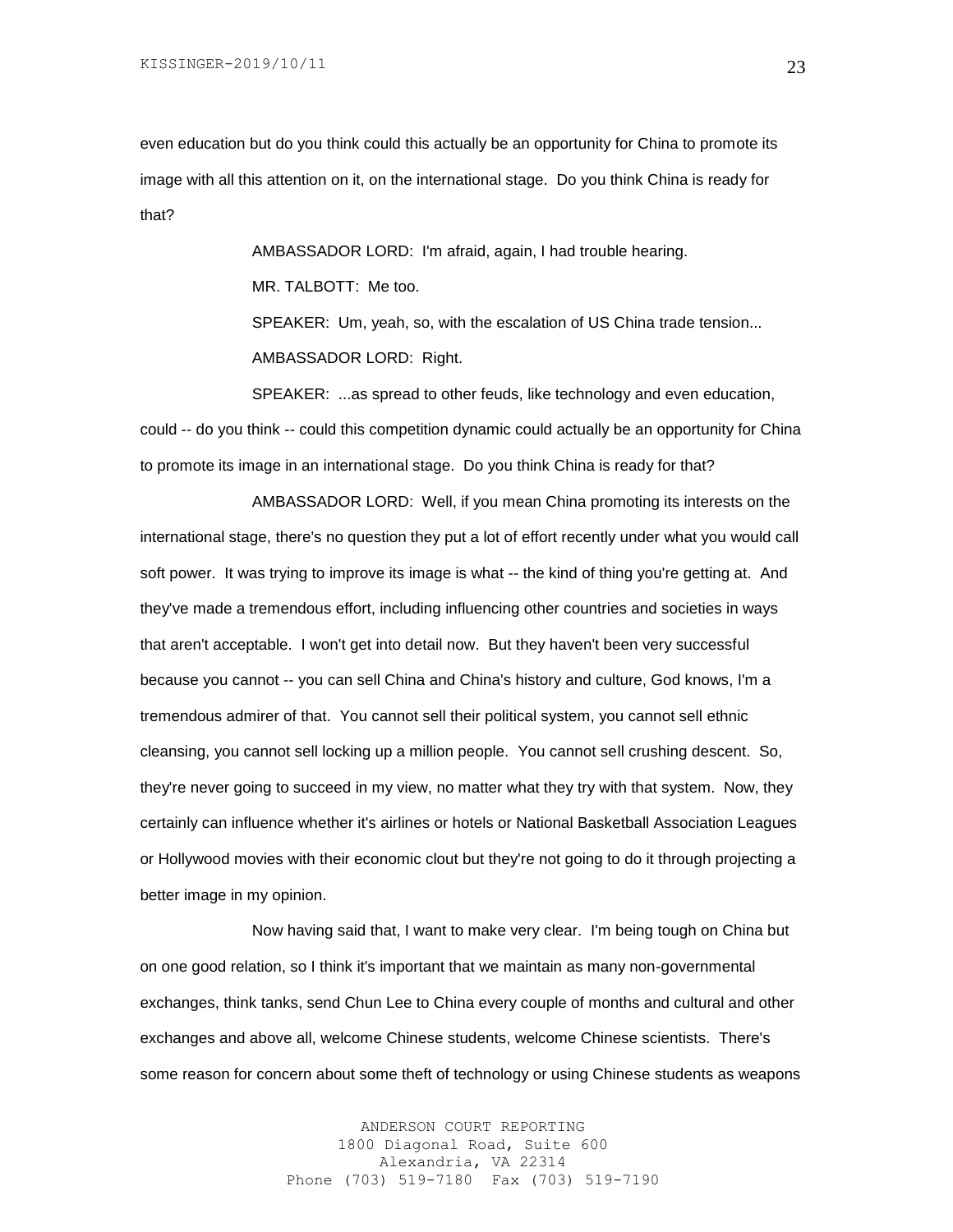and so on. We do have to pay some attention to that but we shouldn't over-react. China's overreached but we shouldn't over-react. We ought to be very selective and careful and try to maintain these personal non-official bonds as best we can as a buffer so that the whole relationship doesn't go down the tubes.

MR. TALBOTT: The gentleman there on the edge.

SPEAKER: Hi, Carl (inaudible). Thank you for your patience with what might be a provocative question. I'm a retired special agent...

SPEAKER: You haven't seen patience yet.

SPEAKER: Retired Special Agent US Customs and my question pertains to the global opium trade. Of course, how Congress controlled for a 150 years is a free port by the British as a result of prevailing in the opium wars in the mid 1800's and that's largely forgotten today but some say even that even the Vietnam conflict, the opium trade out of the Golden Triangle was relevant from the US perspective and even today it said that US troops have protected poppy fields in Afghanistan in the opium trade on Afghanistan is apparently flourishing where in 2001 it has almost ceased. So, can you comment on the history, especially with respect to China and Hong Kong of the opium trade and who controls that in today's world?

AMBASSADOR LORD: I'll give a short answer because I don't have an answer. I just don't know anything about this subject except the general impressions in the opium war. So, I'm not going to bluff with false knowledge here. I don't know who controls it. Obviously, gangs control it. I know that we have a real problem with China and Fentanyl and that the imports there which is a similar problem. And there have been areas like Afghanistan where we've made trade-offs, economic sustainability versus the drug trade which maybe were ugly but beyond that the general comments like that, I really can't answer your question. I'm sorry. I'm just going to be honest.

MR. TALBOTT: Yes, sir.

SPEAKER: Thank you Ambassador, (inaudible) with (inaudible) News. I'll just ask a question about today as you must be following the Chinese (inaudible) today and even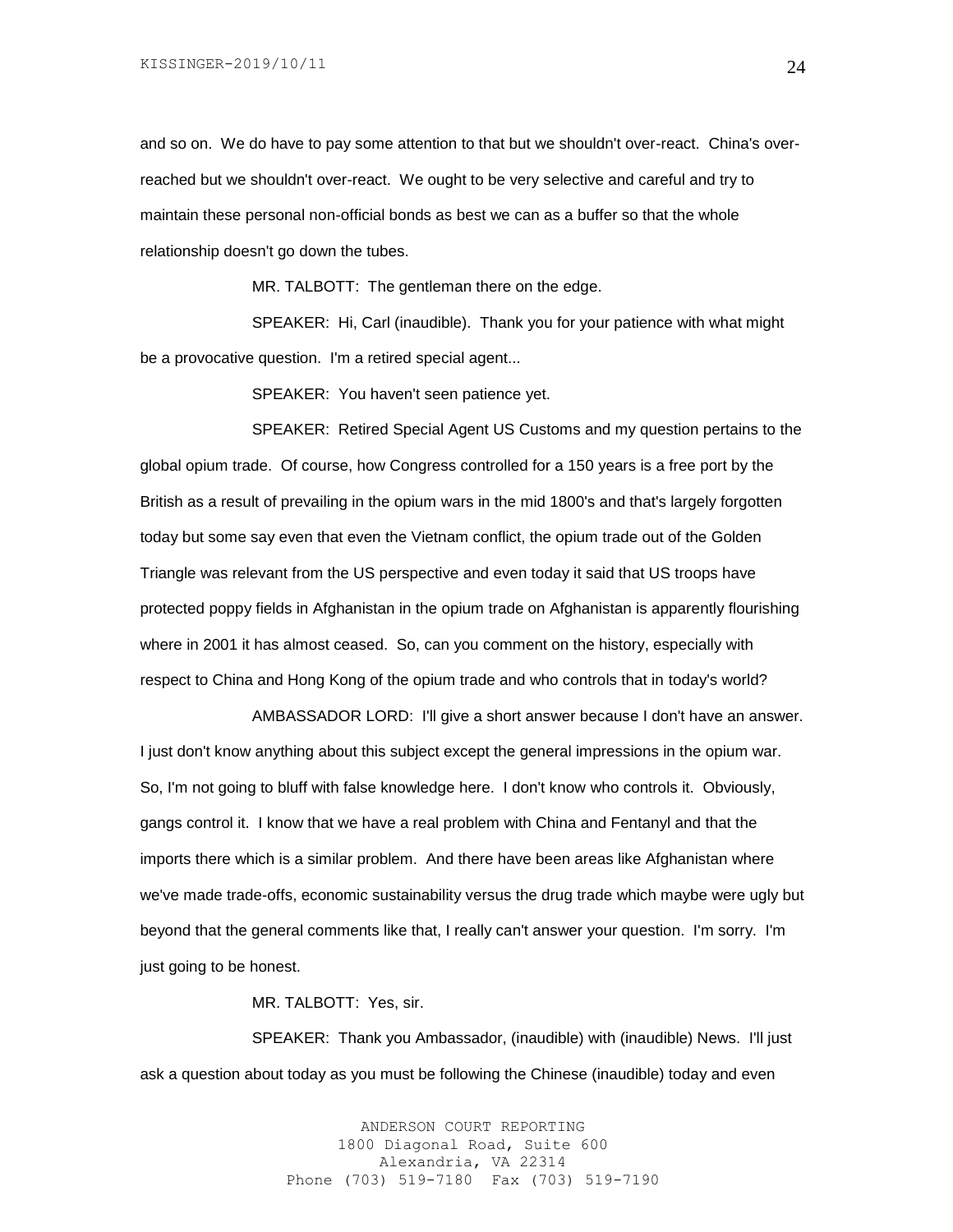though talks haven't really concluded yet but in a pair of tweets this morning, the President seems to be fairly optimistic about this round of talks. My -- so, my question is if the two sides were to reach some kind of a deal, some say mini deal, what do you think would be the shortterm impact for (inaudible) relationships? Thank you.

AMBASSADOR LORD: If they reach an interim deal it would be a very modest one. I think it will help the relationship from deteriorating further for the short-term. It's not going to solve any of the problems either economic or political. Even as we speak, they may be deciding, I just have no idea how it's coming out.

Obviously, Trump's calculation is the following which is better for me to get reelected, it's got nothing to do with the national interest. It's just a matter of how can he get reelected. So, if he thinks a modest deal, restrain from putting on more tariffs in exchange for buying more soybeans and maybe some gestures in intellectual property rights that we've seen for 40 years by the way. If he thinks that it's good for the economy and good for getting him reelected, he'll go that direction. And he'll probably call it the greatest deal since the magna carter.

If, however he thinks that will make him look weak and the anti-Chinese forces will go after him and the economic forces and it looked like he was weak, then he may not. He's going to watch the stock market, so he figures a mini-deal will help the stock market. I suspect that might be the tipping point. And it really is a matter of election count. It's got absolutely nothing to do with what's in our interest. So, I can't tell you how it's going to come out because he's probably conflicted which is going to help him more or hurt him less. But to answer your question, I think we (inaudible) this point or you can do is a mini deal and keep on the Agenda the real problems which the Trump administration's credit, they've identified. The real problems cannot balance a trade. Although, when you have a 450 billion dollar deficit, you know, over a billion dollars a day, that gets to be real money, you know, but the point is that, you all know the arguments about exports and imports and it's not one all bad, and none are good. The real problem is force technology transfer intellectual property threats, saga warfare, subsidies,

> ANDERSON COURT REPORTING 1800 Diagonal Road, Suite 600 Alexandria, VA 22314 Phone (703) 519-7180 Fax (703) 519-7190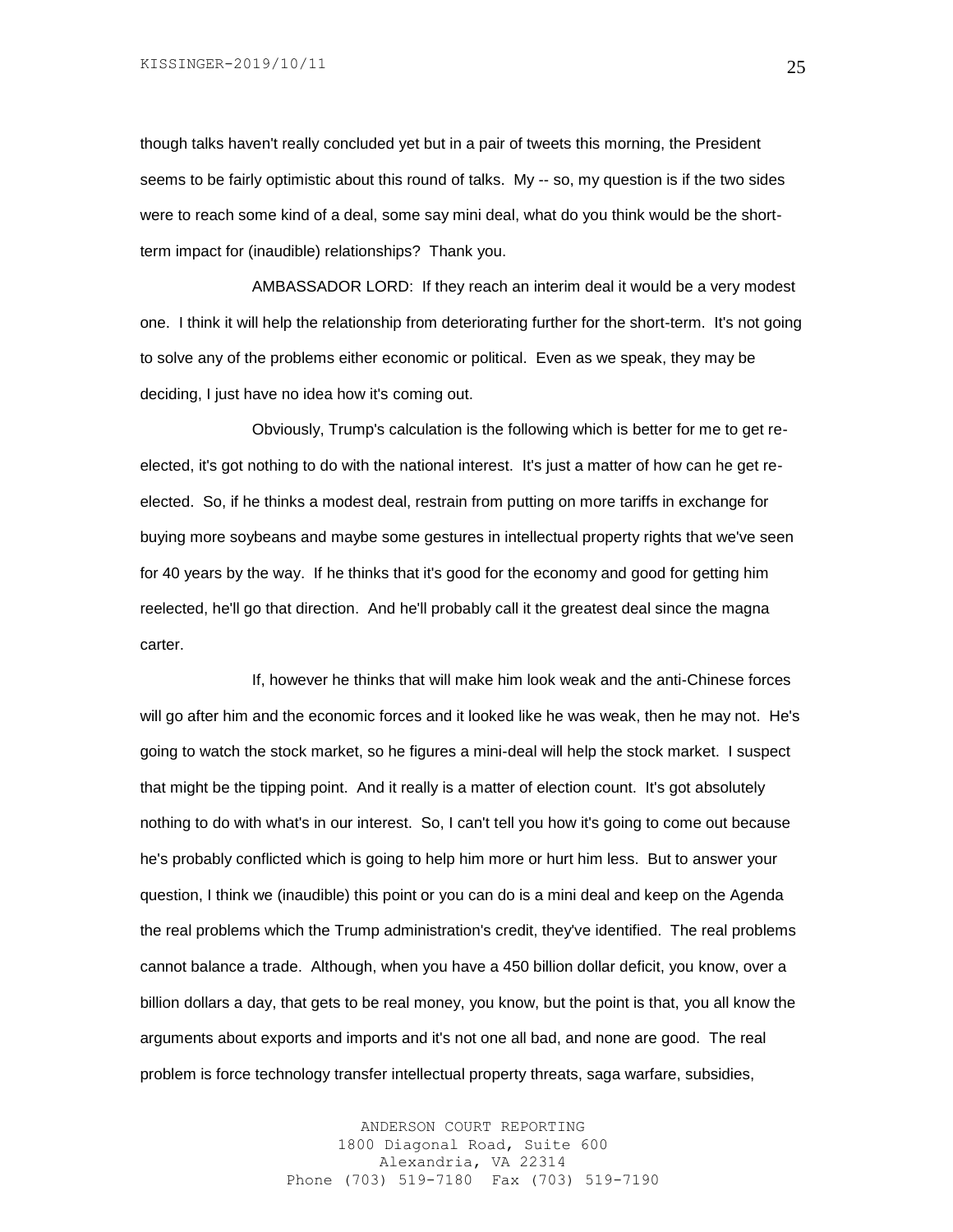breaking WTO rules, these are the key issues. There's no way they're going to be solved this week. So, they're going to have to put them on the Agenda to look at. So, they'll probably kick the can down the road, but I don't know, the whole thing may fall apart. I just -- I get my instinct and it'd be better right now once they come out with a very thin deal and say we're still going to go after these issues seriously and the Trump will make it a tremendous break-through.

MR. TALBOTT: Right over here please.

SPEAKER: (Inaudible). Talk to us a bit about you're thinking regarding Hong Kong.

AMBASSADOR LORD: Sure.

SPEAKER: Major issue I don't need to elaborate on that and is there any solution possible and if not, is this going to be a continuing traumatic situation for the West?

AMBASSADOR LORD: Well, one thing we can say is the result of Hong Kong, one country, two systems is dead if it is ever alive. The incumbent in Taiwan will get re-elected and Hong Kong will never be the same again financially as a pass point. So, that's already happened it seems to me, the Chinese have managed to re-elect the person they don't want to lead Taiwan. Having said that, I have no -- it even tells you how it's going to come out. I don't believe them because nobody knows how it's going to come out. There's good news and there's bad news. The good news is, it shows that the yearning for democracy, and it's not just about democracy, I understand. But the other issues, housing and so on is not dead in the world. We've had a bad 10 years in terms of all the grads and populous and nationalists taking over in democracy on the retreat. This is the most hopeful demonstration in the other direction, together with some snippets and the Soviet Union, you may want to come at Russia whatever they call it these days and some other -- some other areas that are happening. So, there may be some push-back and so, they have a right, because the extradition bill really was the tipping point, I won't go in detail now, we don't have time. I want to get more questions.

If you ask me how it's going to come out, the answer of course is no, but if you want my best bet, and this is what the Chinese would hope, I think, is that they'll wear this thing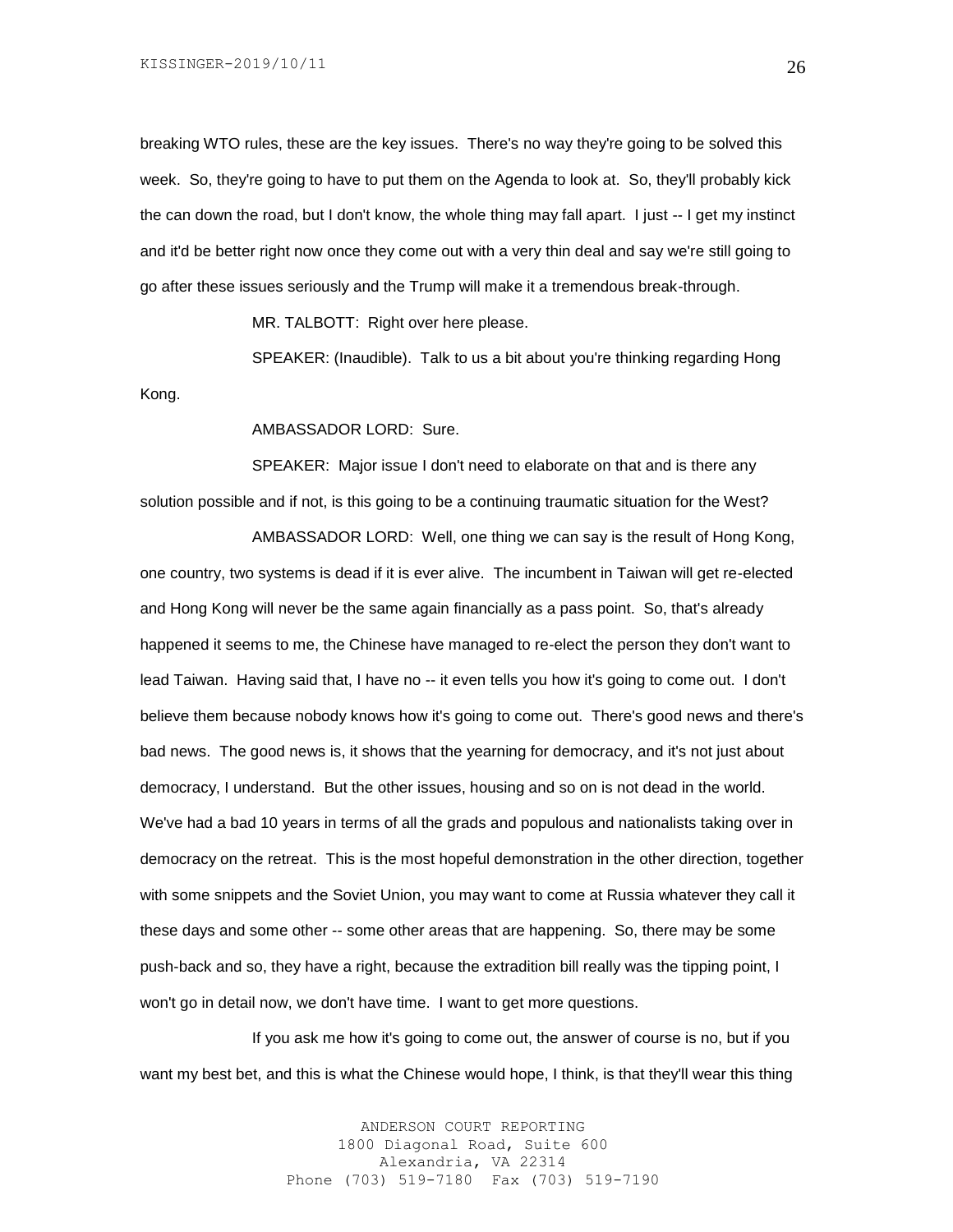out. Now, on the (inaudible) movement lasted for a while and they got worn out. This one really had sting power, it's extraordinary in terms of demonstrations. But I think the Chinese feel that, first of all, because they totally mislead their own people, so they whipped up nationalism on this thing, they're playing up (inaudible) and there have been some and it's not -- it's not good either morally or it's a tactic. They're working the tycoons and their interests. They'll continue to lock up leaders and they might even suggest to Carrie Lam throw a couple of crumbs out there, not anything basic but some trumped-up, excuse the pun, inquiry on police or some gesture and hope the combination of peeling off some of the protesters, the pressures financially, the tycoons and so on, the acts of violence that this thing will finally wear itself out. I'm not saying it's going to happen if you make me a bet, that would be my bet. The bad news is it could end tragically of course. I don't think the Chinese have any desire to go in there. They went obviously. Although the fact that they wouldn't pay a big price, Trump would probably say well, it's too bad but so you went in there and crushed everybody, he wouldn't give a dam. And the Chinese didn't really pay too much of a price after (inaudible), there's a very temporary. So, if push comes to shove, they're not going to let Hong Kong drift away. That's for sure. But I don't think they have to and I assume they don't think they don't want to. So, that's my best guess. I can't make a firm prediction.

MR. TALBOTT: Yes, sir. You can take the mic and all right -- and then give it to the person behind you.

SPEAKER: Absolutely. Good afternoon, my name is Julian Kyle Lewis from the American University, here in Washington. Ambassador, you spoke on the speeches that you wrote on behalf of Henry Kissinger. And what I would like to know is could you talk about like your creative process of just you sitting down at the table drafting documents that -- and if you think about it, it's not like you're writing for the President, you're writing for a diplomat who would eventually transcend administrations. So, did you know, the ramifications of your words as you were putting them down on the page, that they would be remembered forever and ever? And like could you go into the creative process of how you felt? What did you feel like? What was

> ANDERSON COURT REPORTING 1800 Diagonal Road, Suite 600 Alexandria, VA 22314 Phone (703) 519-7180 Fax (703) 519-7190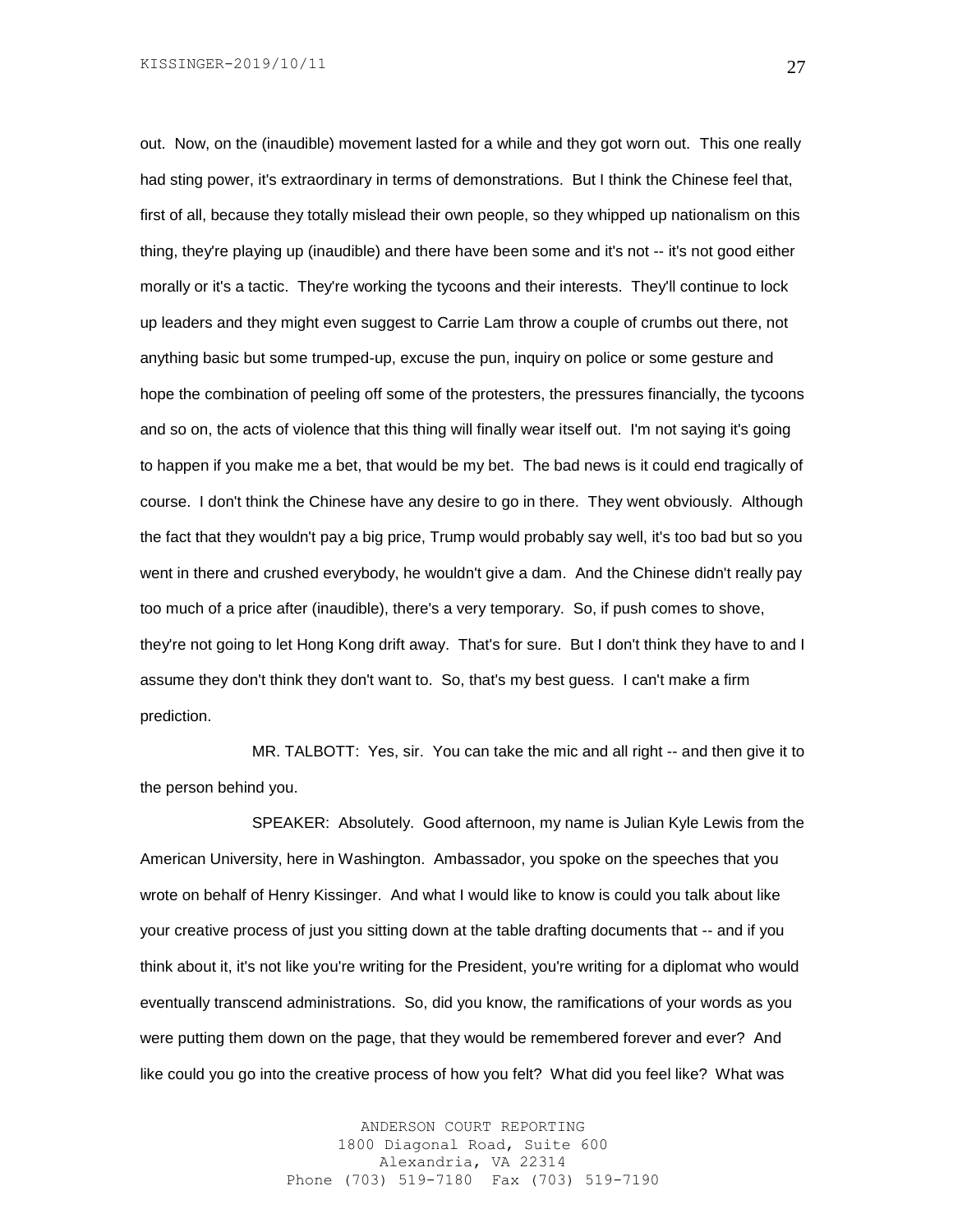#### your inspiration?

AMBASSADOR LORD: Well, it's an interesting question. To those who can't hear but what it felt like to write for Henry in words that presumably you had lasting significance. First, I don't want to exaggerate my role. These really were his speeches. I'll give you a sense of the process but I don't want to exaggerate my role in this by any means. Secondly, when I got to the State Department under the Ford administration, I had two terrific speech writers working for me in the policy planning staff and I was sort of orchestra director but they were the first violins I mean

They really did the hard work and I would help them and give some advice. The basic process would be in a little bit the way I've already described it but essentially, he would say, here's what I want to talk about. So, he would outline already the basic themes of the speech and the structure. He took speeches very seriously because even if US press wouldn't pay them much attention, the congressional committees were but above all, foreign embassies would. So, he could set strategic emergence that sent signals around the world about American policy.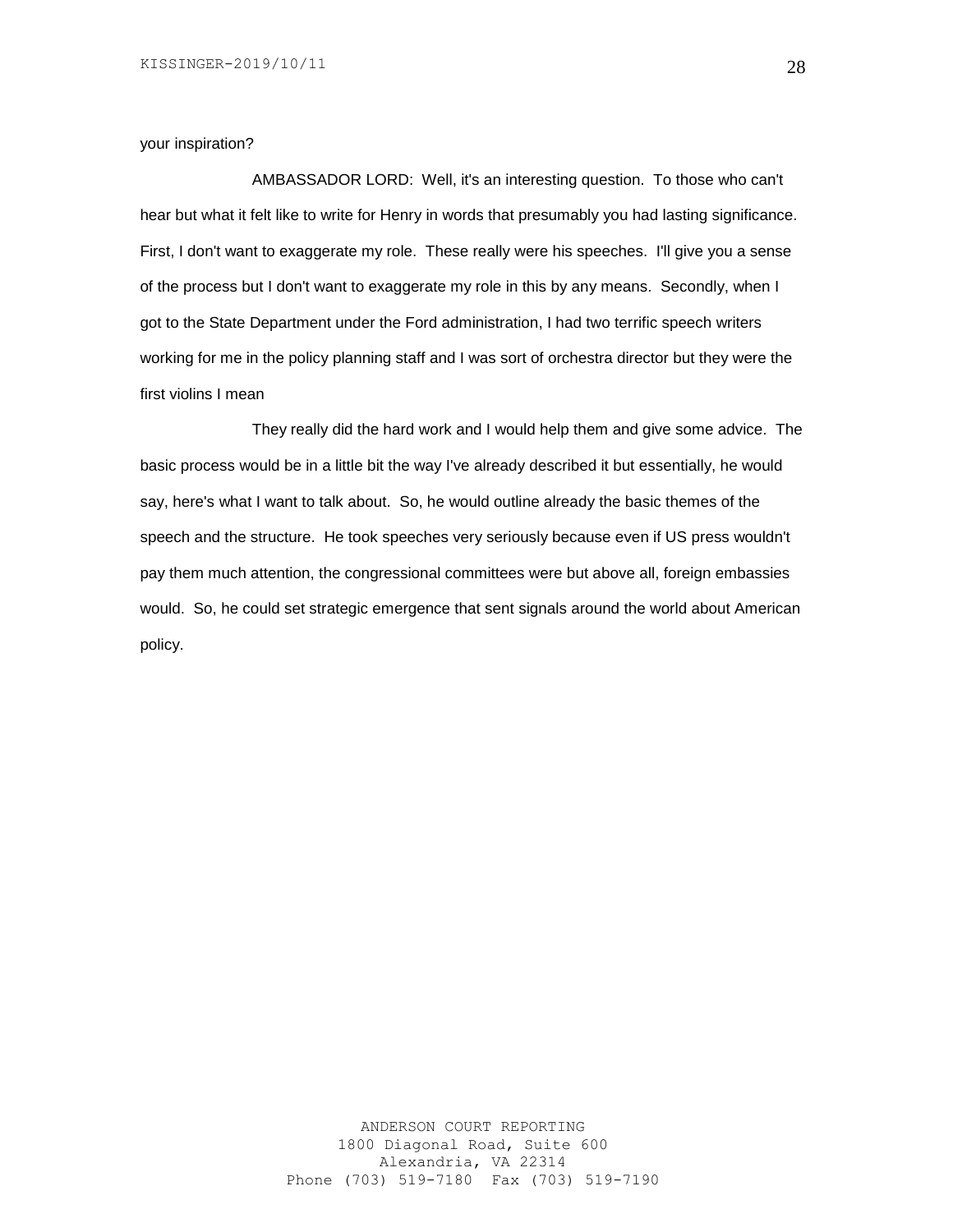Secondly, he saw them as deadline producers. For example, he gave a major speech but Moynihan gave it on his behalf because were in the Middle East on a shuttle we were -- but shuttling with Egypt and writing a huge speech at the same time. It was one of the more exhausting moments of my life. But for that speech he wanted to make a series of initiatives for the developing world, economic -- which took economic steps by the treasury and commerce part and a lot of those were being resistant. So, by having a deadline of a UN speech, he could force bureaucratic decisions and presidential decisions up against that deadline when he couldn't get it done before. So, he took speeches very seriously. Most secretaries of state don't. And I think, he also took it very seriously in his last couple of years at post-Watergate setting forth the Agenda of coming issues and framing it for future administrations. So, I think he had a sense of the significance of it. I certainly did, writing for the top diplomat at the time but I didn't -- first of all, I don't want to exaggerate my role and secondly, I didn't think of the cosmic dimensions over many decades and even his speeches aren't necessarily remembered today but some of them are pretty dam good. We'd have a good tactic on the speeches particularly when I was in the state department. I told my poor guys who were doing the basic draftings, I said don't get discouraged, he's going to treat you like the anecdote I told earlier and he'll literally throw the speech on the floor and say it's nonsense. I said, he's going to do that, so get ready for that but keep your best pages and your paragraphs. Don't throw them away. About the fourth or fifth draft, we'll put them back in again and we would literally would do that and by then he even liked it. You know, he thought it was brilliant. But he was -- and these were his speeches. First, the intellectual cement, the inspiration, the objective and the way he'd lay out the boat on lines and then how he would reach structure in the early drafts and then in the final drafts he literally was doing line by line. The guy is a brilliant writer. I think if he never (inaudible) his books would make him a major figure in American diplomacy and history.

#### AMBASSADOR LORD: Yes, sir?

SPEAKER: Matt Delsory (ph), University of Maryland. Saying 50 years ago --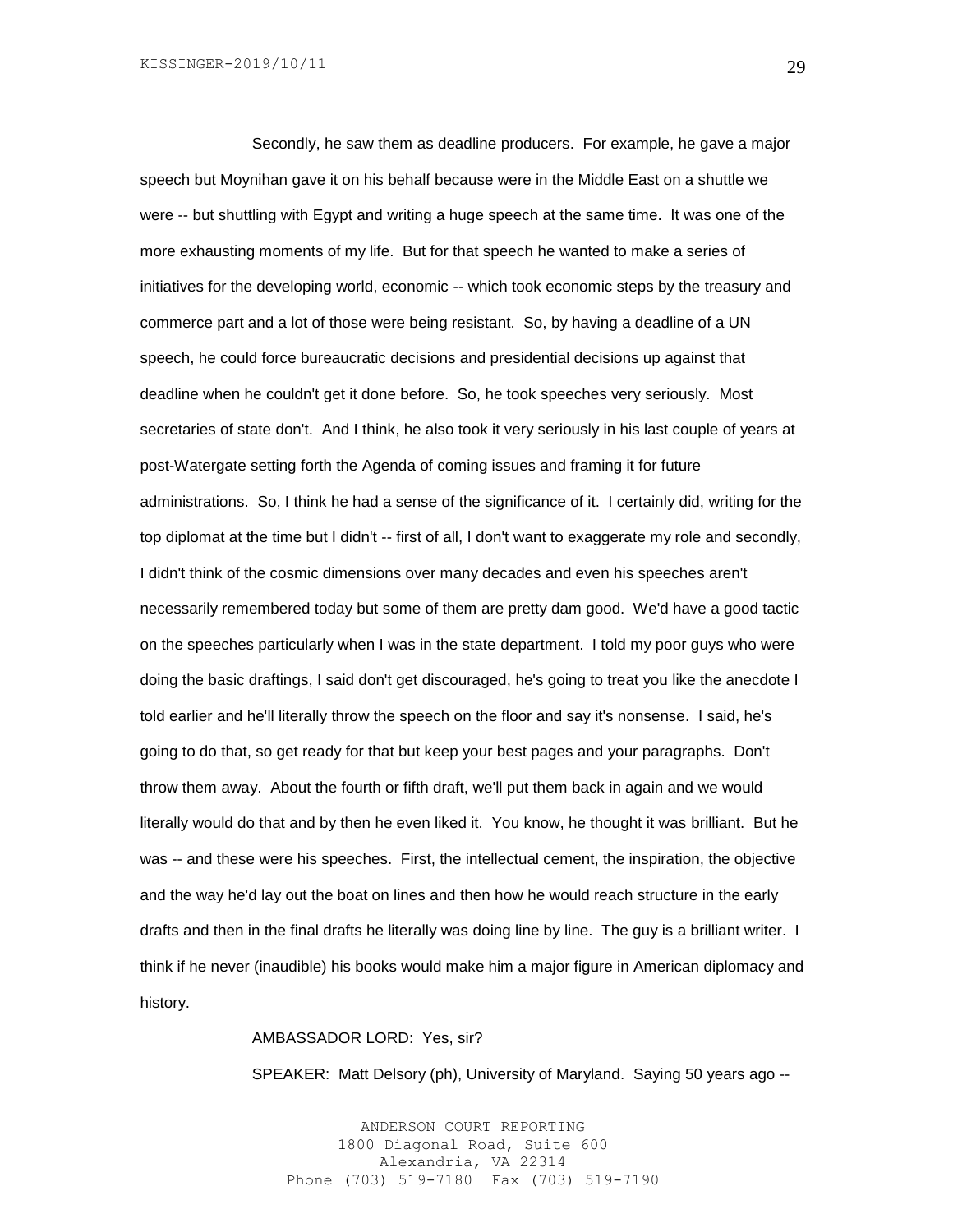in the public mind at the time and I think since, Kissinger has gotten the predominant credit at the -- to some degree at the expense of Nixon for the opening to China. I wonder if you could talk a little bit about in the first say two years what the relative roles were? Obviously, at the end they were reinforcing toward opening to China but who was pushing what the --

AMBASSADOR LORD: Yeah, my question is essentially credit between Nixon and Kissinger on the open to China. I apply that more generally to foreign policy and Kissinger with great sincerity, by the way, he's got a tremendous ego. I know that. But you look at his memoirs and you look in his book, he's constantly telling you how Nixon was crucial both the strategic direction which they shared but his laying out the courage to make tough decisions. Going to China was not inevitable, I mean there was not going to be very controversial or going in the Middle East or ending the Vietnam War, or bombing North Vietnam just before Moscow summit. A lot of decision, took a lot of courage and they were only presidential decisions that could be made. So, both in terms of strategy and courage, he gives full credit to Nixon, including on China and specific issues. They were perfect fit because Nixon had the strategy, he cared about the general tactics and we would write memos that helped him in his -- saying what we planned to do and why but he would approve it but then he would leave the details to Kissinger, never second guess him.

When we were in October '72, it was '71 but setting up the Nixon trip, after the secret trip and a public trip the Chinese completely switched strategies on a (inaudible) with us. I don't have time to go into detail but it meant revising our whole approach of how we were going to describe the presidential visit. We had no way of communicating with the White House in those days but Kissinger had enough confidence that Nixon would back him up that he agreed to the Chinese approach, which was the Shanghai communicate basically to each side, citing their differences instead of the usual kumbaya type of communicate and so that's an example of how he would (inaudible). Kissinger gives him full credit for it. I know, specifically on the China opening, as I said earlier, they both wanted to do it, it was slightly different emphasis. Nixon had written the foreign affairs article about global order and keeping China as part of it and having

> ANDERSON COURT REPORTING 1800 Diagonal Road, Suite 600 Alexandria, VA 22314 Phone (703) 519-7180 Fax (703) 519-7190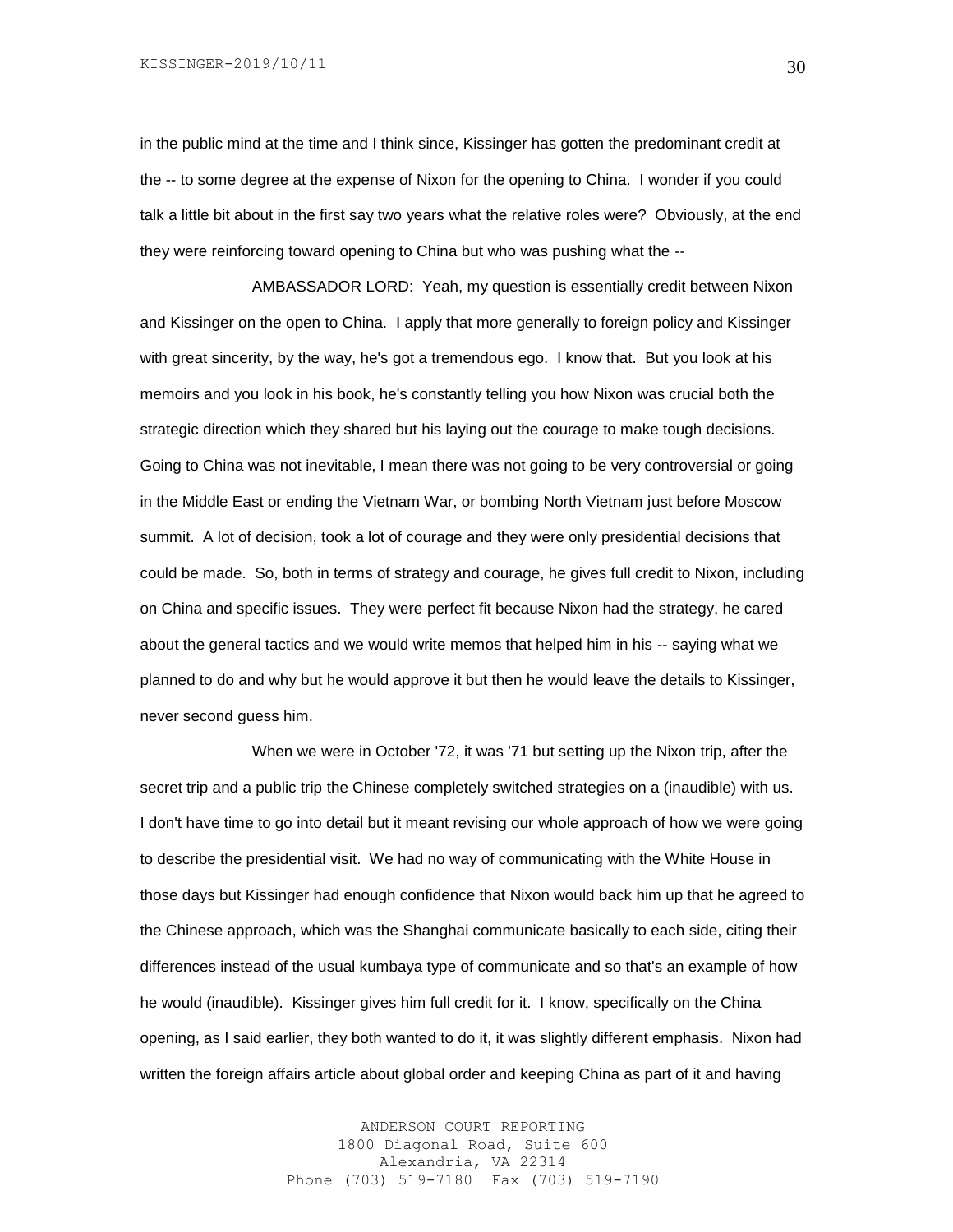stability. Kissinger (inaudible) with the Soviets but they both saw the arguments in the other direction.

So, if you force me and force Kissinger to say who deserves the most credit, you have to give it to Nixon. He had the political courage to do it but, of course, Kissinger was brilliant in the way he carried it out. And as I mentioned, Nixon sent a memo to Kissinger, February 1st, 1969, get in touch with the Chinese. Now, obviously Kissinger deserves a lot of credit for the way we've sent public signals to condition publics and the way we got in touch with through various countries with the Chinese and that is negotiating on behalf of Nixon when we got there. So, they both deserve credit and you're right, sometimes people tend to give Kissinger more credit. I'm not sure that's true though. Even the fiercest critics of Nixon, usually cite the China opening as well, even this son-of-a-bitch did this good thing, right, but he got this one right. Which I think is unfair because I think you look at the middle east and Daejeon and some other issues and domestic promises.

MR. TALBOTT: Arms control.

AMBASSADOR LORD: Arms control, yeah. I can say (inaudible), I should throw in arms control more specifically. He deserves a lot of credit for other things besides that, even as he gets hit for -- for Watergate.

SPEAKER: Thank you.

MR. TALBOTT: Yes. (Inaudible).

SPEAKER: Kay Usho, I'm retired Department of Labor employee. Ambassador Lord, if a Democrat wins the next election what's the most important thing that the new president should do, or things, to try to correct...

AMBASSADOR LORD: Well, I...

SPEAKER: ...America's position.

AMBASSADOR LORD: The most important and it's -- who knows what is possible, is to bring this country together again. That underlies everything. With now and these all clichés but they have the virtue of being accurate, we're retreating into two camps, we're

> ANDERSON COURT REPORTING 1800 Diagonal Road, Suite 600 Alexandria, VA 22314 Phone (703) 519-7180 Fax (703) 519-7190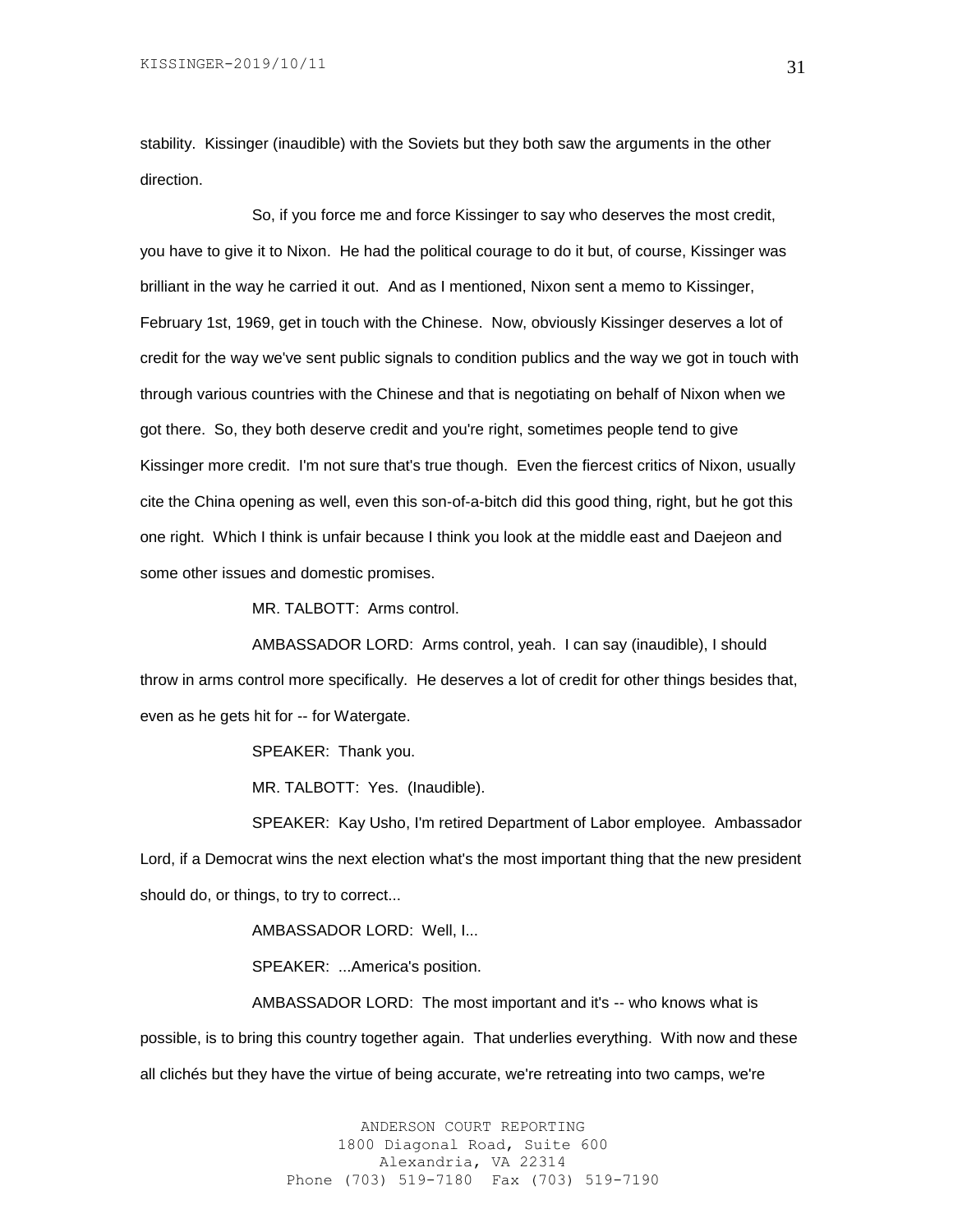living in bubbles, the divisiveness and the rhetoric and the distrust, nothing can get done. Democracy is getting a terrible name. We don't even know what truth is anymore and fake news, our institutions are eroding, so obviously, whether it's foreign policy or domestic policy where it all starts, somehow, we've got to somehow become a functioning democracy again both for the health of our country and as an example to the world. So, that's a general expectation but everything else flows from it, whether we can get the kind of investment in our future that we need and the legislation we need, whether we can restore our civil liberties where we can ease racial tensions, whether we can fix, get back to immigration which helps this country and not hurts it and it's getting destroyed, whether we can have some faith in the news media, it's going to take incredible effort and we have a terrible legacy to overcome but that's clearly what we got to do.

MR. TALBOTT: Yes. There down here?

SPEAKER: I wanted to ask about -- about Kissinger and the bombing of Cambodia.

AMBASSADOR LORD: Right.

SPEAKER: I think what little I know that brought him down in estimation. AMBASSADOR LORD: Sure.

SPEAKER: And what was your opinion?

AMBASSADOR LORD: That's a very fair question. There's a lot of issues that controversial as it would be on a series of issues like we were dealing with. The bombing of Cambodia, as you may recall, took place secretly with only a few people in the government and Congress knowing about it. And so, the issue is should we have done it and should have been kept secret. I was somewhat on the (inaudible) side in most of the Vietnam debates, having that said that, but I understand the Cambodian bombing. Let's recall the following, the north Vietnamese had violated Cambodia and Laos Sovereignty for years. For example, in Cambodia they're sitting there 30 miles from Saigon and safe bases in Cambodia going in, killing Americans and Vietnamese and then retreating back over the border. So, in terms of whether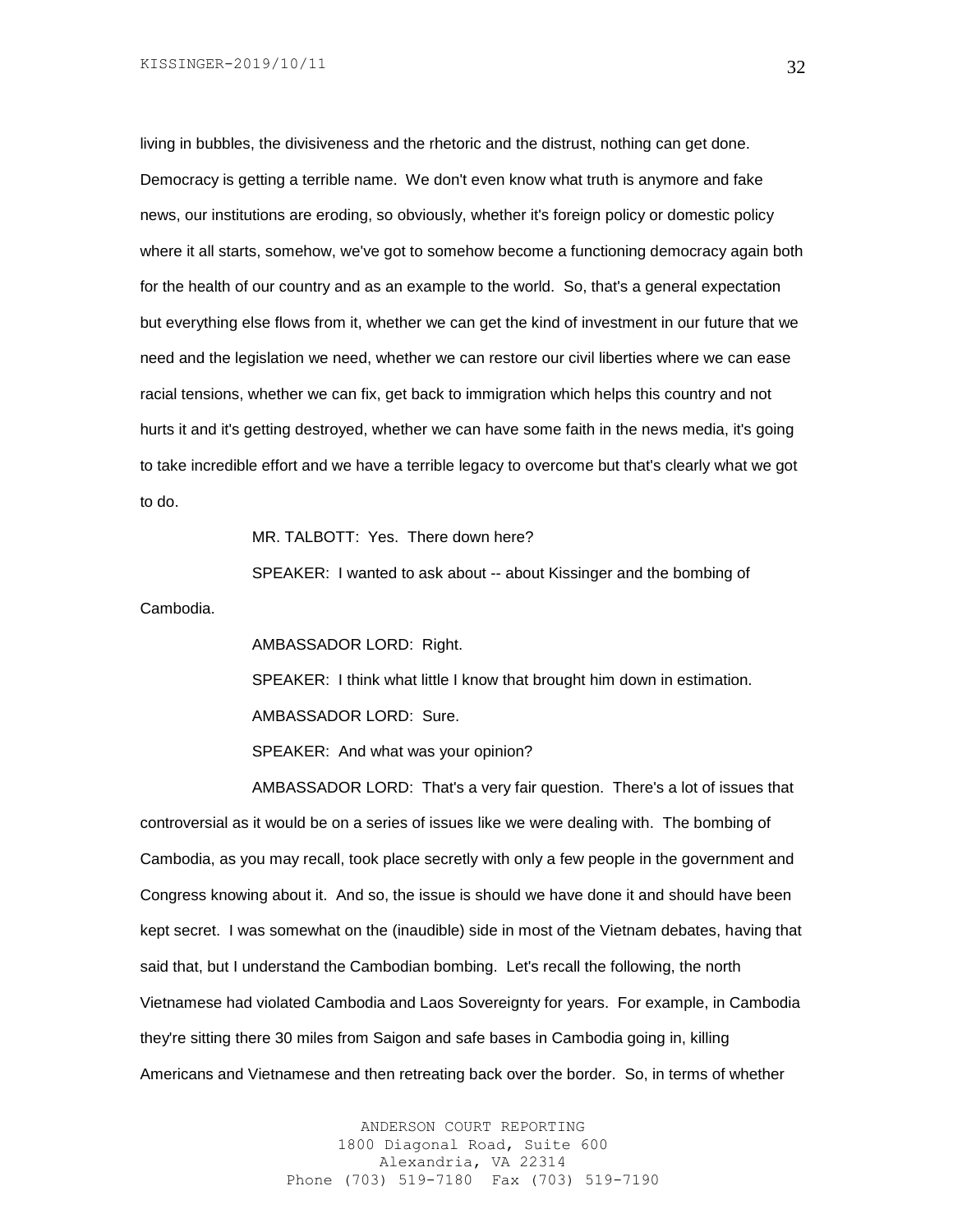it's the Cambodian incursion later or the bombing which you're referring to, trying to do something about these bases in North Vietnamese invasion of another country it seemed to me an ethical and legal grounds was justified. So, I had no problem with our bombing those because (inaudible) who was the head of the country at that point approved it. So, we were doing it, we weren't (inaudible) the North Vietnamese were and we had the approval of the leader of the country and that is why it was kept secret. He didn't mind us doing it because they were threatening his sovereignty but he would be too embarrassing for him, it was public, so we kept it secret for (inaudible). Now, could we have led a few more senators know and so on and with every legal scholar agree with the argument, I'm not sure about that but I do think the basic arguments of who ruined sovereignty first in Cambodia and why you have to keep it secret are pretty persuasive.

MR. TALBOTT: That gentleman. Yes.

SPEAKER: Thank you. What was Kissinger's role during the October '73 war between the Arabs and Israel.

AMBASSADOR LORD: I'm afraid I can't tell you because you have to buy my book to find out. No, seriously, very quickly, it is in the book. When Nixon and Kissinger came in, one of the objectives was to supplant Soviet influence in the Arab world. Soviet arms were essentially dictating diplomacy then. And their objective was to show that only America could get territory back for Egypt and the others. Only America could mediate peace as being a friend of Israel but willing to talk to the Arabs. That the Soviets being so one-sided could give them arms but they would never get any of their political objective, they needed our help. The situation was not right for our trying to do that until October '73 and also Nixon and Kissinger had their hands filled with Vietnam, China, Russia and so on so that they couldn't take that on at the same time and the situation wasn't right. So, Secretary of State Rogers was given that portfolio but it couldn't go anywhere. When the Egyptians attacked in October '73 they made major inroads against Israel for the first time. Israel counter-attacked and had surrounded the Egyptian Eighth Army. Nixon and Kissinger decided let's freeze that situation before that Army is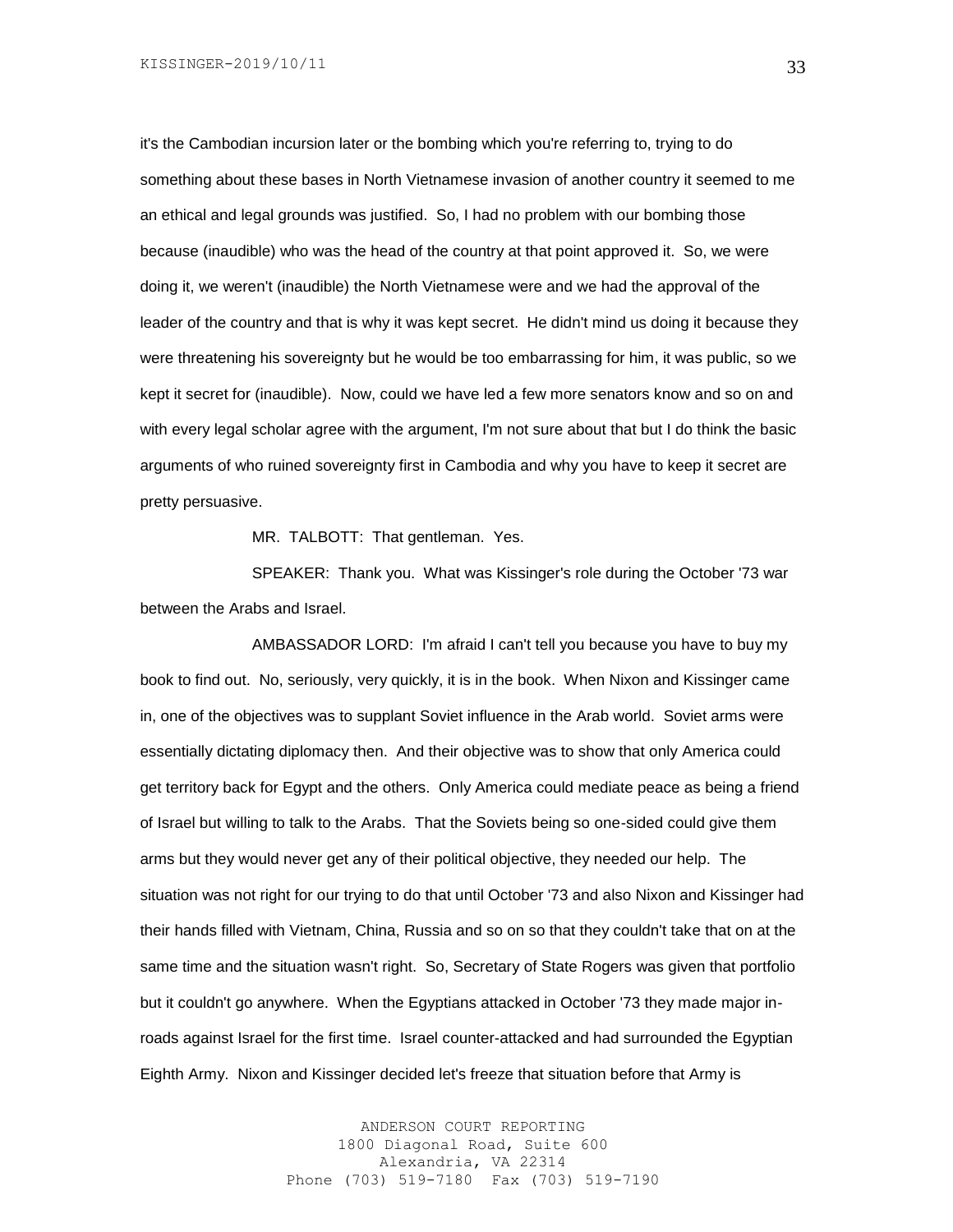destroyed. They sent Kissinger and I was with him to Moscow to get an immediate cease-fire before the Egyptian Army was wiped out. What were Nixon and Kissinger thinking? For the first time both sides were ready to negotiate because for the first time Israel was sobered up by the military defeats that it incurred with the Egyptian invasion and so they realized, you know, maybe they need something beyond just military power to preserve -- you know, preserve their security and for the first time the Arabs were totally humiliated being like the 67 (inaudible) that they had managed to at least inflict some initial casualties on the Egyptians -- on the Israelis and so before the Israelis could once again humiliate the Arabs and wipe out the Army, we went to Moscow and with Moscow's help we got a cease-fire in place. Once that happened, we then moved on to the first shuttle of returning some territory to Egypt. So, that was his role, it was obviously central and it is laid out in the book.

SPEAKER: Okay. Hi, my name's Marty LeClair. What's your take on the current situation with the Russian and US nuclear arsenal? You know, I know, it broke down, we pulled out of it and so could you comment on that please?

AMBASSADOR LORD: I'm glad you asked Strobe Talbott that question. (Inaudible).

MR. TALBOTT: I was very impressed of (inaudible) answer to the guest question when we would get out from under Trump and he was right to put it to our domestic mess and getting it out of the way. But in the two most big global dangers are the destruction of these various agreements and institutions that have helped us not blow ourselves up and the other one of course is climate change.

AMBASSADOR LORD: Thank you. I can't approve on that. You can go to the next question.

MR. TALBOTT: Over here. The lady and then you can have the gentleman back of her and here.

SPEAKER: Oh, thank you. My name is Genar, I'm an undergrad student here at the...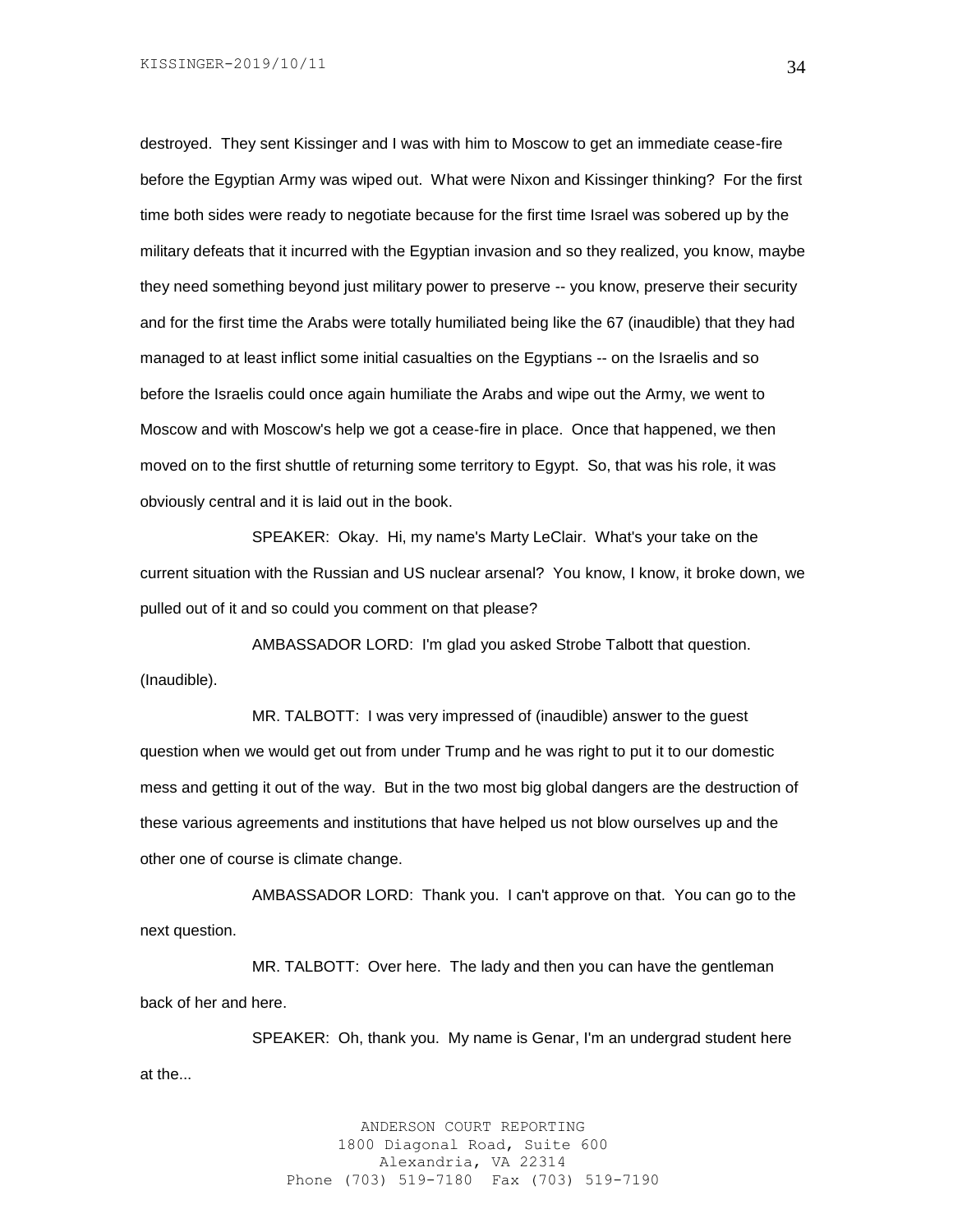SPEAKER: Oh, sorry, you can... SPEAKER: Oh, you're sure. SPEAKER: Oh, I'm so sorry, on that. MR. STROBE: You can do a duet.

SPEAKER: Perfect, I'm an undergrad student at George Washington University here and I'm from China, so it means so much for me to just hear this part of the story because that was my earliest memory on, you know, from policies on diplomacy and that's kind of got me where I am right now. My question is actually kind of shifting the gear a little bit. So, I'm wondering what would you think the NATO allies going to play in the part of, you know, the - where Americans trying to rebalance into Pacific region, when we see Germany struck, you know, a deal or with China last month or even with (inaudible) initiatives spouting, you know, help shoot the NATO, or (inaudible) or Europe balance this sort of power to mimic? Yeah, thank you so much.

AMBASSADOR LORD: That's an interesting question. Europe China access is extremely important to China's playing a lot more attention to Europe these days with investment, even as you said the Belt and Road Initiative. They are trying to split the unity of the European forces and not only NATO but European community on issues like human rights and even trade. I think Europe is as fed up with China's (inaudible) trade policies as the United States. That's why to be picking fights with them as well as Japan and Canada and so on, it just is not good strategy vis a vie China.

So, in terms of the US aspect, we ought to be lining up the Europeans with us to put pressure on China on issues by trade. But the President is so obsessed with who pays the most for bases, some of which is legitimate issue, they ought to pay more but at the expense of NATO's solidarity I -- I do think despite what's happening in this Country, the Democratic ideals that tie us to NATO are not just the military situation means we have nothing to worry about in terms of NATO or Europe lining up with China against us. I think they're still going to be wary of the security aspects even as they're interested in the economic and that's true of almost every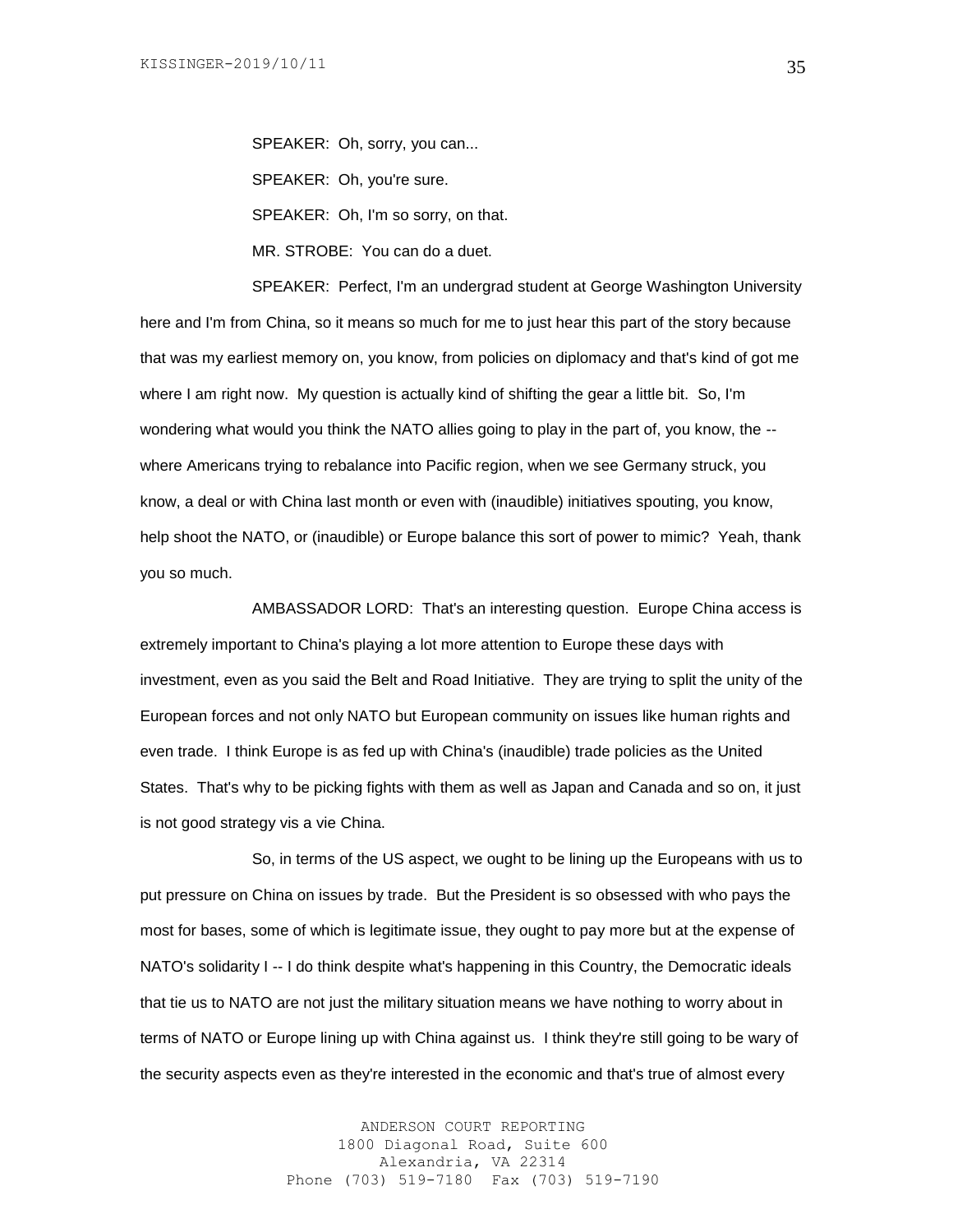country in the world. All of Asia doesn't want to choose between us. They want China's economic strength and they want our security umbrella. So, I'm not worried about the interaction. I am worried that we're not getting them on our side whether it's human rights and so on. Now, I think this can be repaired but under the current administration it's a serious handicap.

> AMBASSADOR LORD: You wouldn't have -- yes. Chun? SPEAKER: Yeah.

AMBASSADOR LORD: A mic up here please. We've got lots of mic's, right over here.

SPEAKER: So, let me ask you first. First, I thank you so much for that very candid and (inaudible) assessment. And my question to you is that when we talk about the strategy or with negotiation or diplomacy, we also have to look at the -- some interest we may compromise or may as you said to pay attention to China's legitimate natural interest.

AMBASSADOR LORD: Right.

SPEAKER: So, in that regard, in which area if you suggest a President and that maybe future President or current president, United States should be a little bit more sensitive because this is area, we probably should be more sensitive from Chinese perspective. We cannot (inaudible) just very tough on China. So, if that's the case, which area, we may, you know, do much better job to understand Chinese position and therefore negotiation better or maybe it's not the right word, a compromise and (inaudible).

MR. TALBOTT: That's a very fair question because I've given the rationale from a response in certain areas but I also said the US is not blameless or that I don't want to put all the blame on China, although, I think they deserve the bulk of it and also some of it's built in rising versus established power. I'd answer your question three ways, first, the first is impossible but ideally you should do it, I've been promoting this for years (inaudible) including Kissinger. A strategic dialogue between our leaders. It can't happen now. I mean, Trump wouldn't know what a strategic dialogue was and frankly the Chinese (inaudible) either, so we -- it's hard but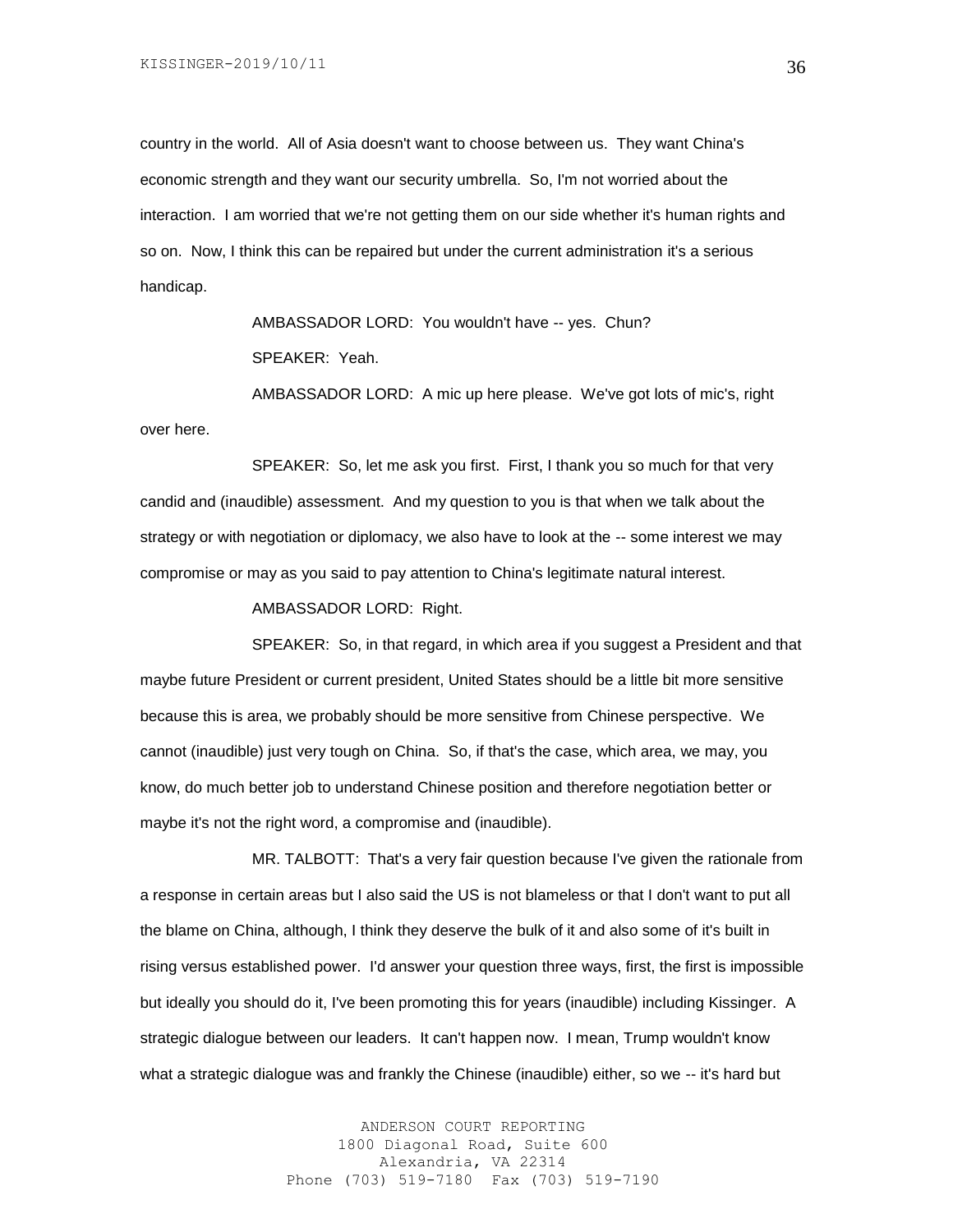ideally, I'd like the two countries and this is the first part of your question, to have this kind of dialogue. The US would say and it gets to your question, we -- and mean it, we genuinely welcome your rise and we welcome the competition, it's going to make us get our own act together and we're going to compete with you. We're not trying to contain you, we're not trying to keep you down. Secondly, in the Pacific, you have legitimate security concerns because of geography and history, we have so, so we can both co-exist in the Pacific, there's room for both of us. We're not trying to crowd you but you can't expel us and we -- countries want both of us, let's work out a Pacific community together with other countries. Thirdly, on the world stage with your rising power, you deserve more seats at the table and so does India and Brazil and a few others. So, we welcome you being a quote, responsible stakeholder, greater influence, you have a right to reforming the system, you do not have a right to overthrow it or to violate longstanding international law and norms. So, let's work out a strategic relationship, on those basis. The Chinese would say in return, we are a rising power, we deserve it. We're here to share responsibility for the world system, not to replace the United States even if we could. In Asia, we agree we both have interests that co-exist but please keep in mind our legitimate security concerns and on the world stage, we do want some reforms but it's benefitted us and it's helped us to grow. We recognize that. We're not going to overthrow it. This is all nebulous, it's important, it's impossible right now but that's the kind of strategic framework I'd like to have.

Secondly, you look for errors you can cooperate and here Trump has destroyed them. The Iran deal, the climate change, these have been destroyed. We still have some areas, anti-piracy, pandemic plagues, drug control, UN peacekeeping, there are some areas that China has been responsible in international governance so let's work together in those areas where we can cooperate and we're -- the problems probably can't be solved unless we do cooperate, like climate change.

And thirdly, on sensitivity that is more difficult to define. I'll take one example but I want to be very careful. I'm not suggesting this, I just don't know enough. We do fly very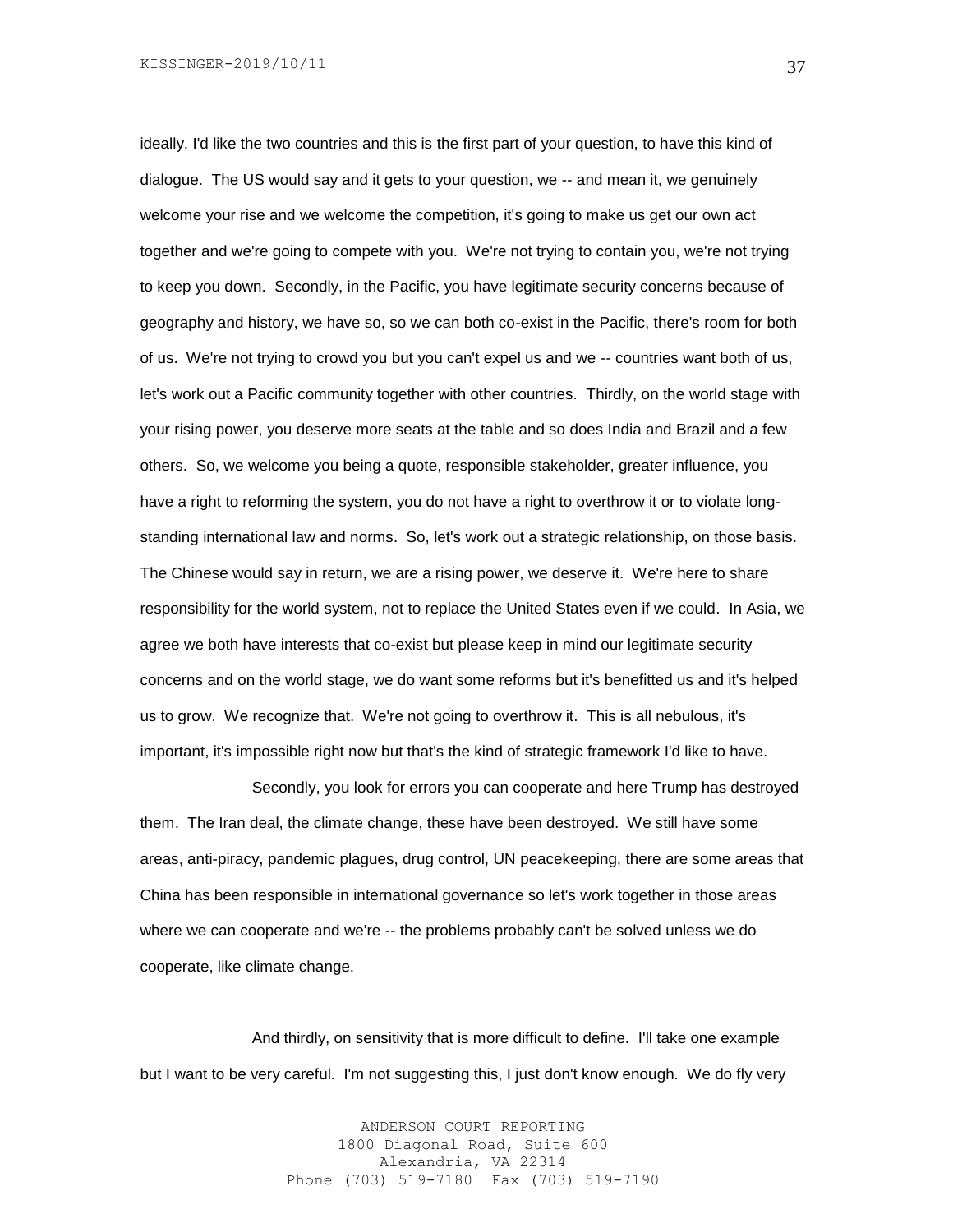aggressive oversight reconnaissance flights near Chinese territory. I honestly don't know whether we're required to do that much. They're pretty provocative. I'm not saying we shouldn't do it or cutting it down. I'm just saying it's an area of at least I'd like to know more about whether that is something that we don't -- we don't have to rattle their cage that much. What we get out of intelligence isn't worth the provocation. Taiwan, I think we are respecting, I believe in strengthening Taiwan and maintaining strong relationship and (inaudible) squeezing it. But we shouldn't come out for independence and so on, but I think that's one we're already respecting. So, there's some areas but I think it's a three-layer thing, you know, what is our strategic intention, where can we cooperate and then within that, where can we maybe find areas, we ought to be more sensitive.

AMBASSADOR LORD: Well, this has been really terrific. When I heard some time ago was a (inaudible) and this has been a virtuoso performance this afternoon. And we want you to come back. Sometime maybe in the summer or the fall of next year for another book. It's going to be called Lord, on Lord, My Lord.

SPEAKER: Thank you so much.

\* \* \* \* \*

### CERTIFICATE OF NOTARY PUBLIC

I, Carleton J. Anderson, III do hereby certify that the forgoing electronic file when originally transmitted was reduced to text at my direction; that said transcript is a true record of the proceedings therein referenced; that I am neither counsel for, related to, nor employed by any of the parties to the action in which these proceedings were taken; and,